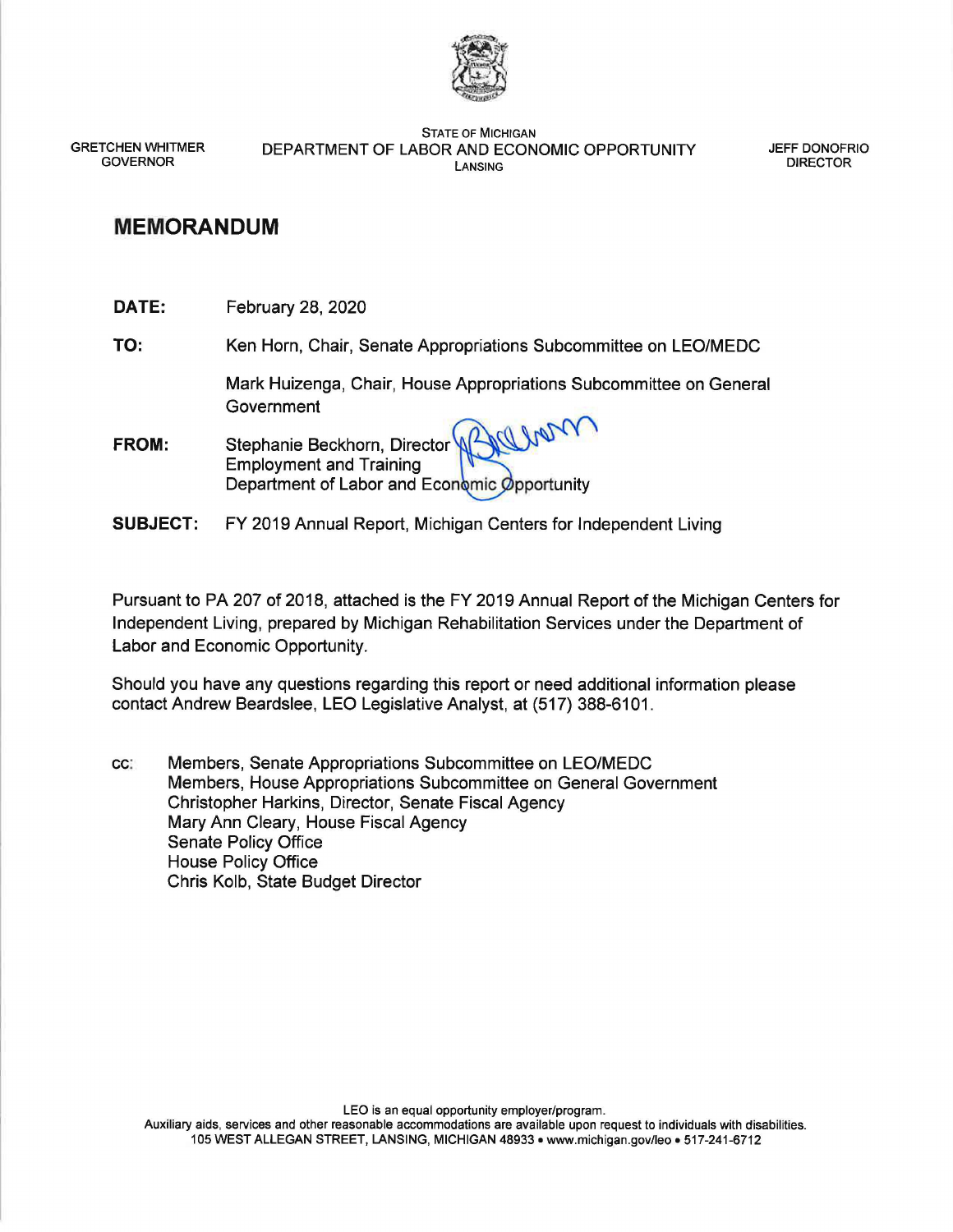## **Michigan Center for Independent Living FY 2019 Annual Report**

(FY2019 Appropriation Act - Public Act 207 of 2018)

#### March 1, 2020

**Sec. 801.** (1) Funds appropriated in part 1 for independent living shall be used to support the general operations of centers for independent living in delivering mandated independent living services in compliance with federal rules and regulations for the centers, by existing centers for independent living to serve underserved areas, and for projects to build the capacity of centers for independent living to deliver independent living services. Applications for the funds shall be reviewed in accordance with criteria and procedures established by the department. The funds appropriated in part 1 may be used to leverage federal vocational rehabilitation innovation and expansion funds consistent with 34 CFR 361.35 up to \$5,543,000.00, if available. If the possibility of matching federal funds exists, the centers for independent living network will negotiate a mutually beneficial contractual arrangement with Michigan rehabilitation services. Funds shall be used in a manner consistent with the state plan for independent living. Services provided should assist people with disabilities to move toward self-sufficiency, including support for accessing transportation and health care, obtaining employment, community living, nursing home transition, information and referral services, education, youth transition services, veterans, and stigma reduction activities and community education. This includes the independent living guide project that specifically focuses on economic self-sufficiency. (2) The Michigan centers for independent living shall provide a report by March 1 of the current fiscal year to the house and senate appropriations subcommittees on the department budget, the house and senate fiscal agencies, the house and senate policy offices, and the state budget office on direct customer and system outcomes and performance measures*.*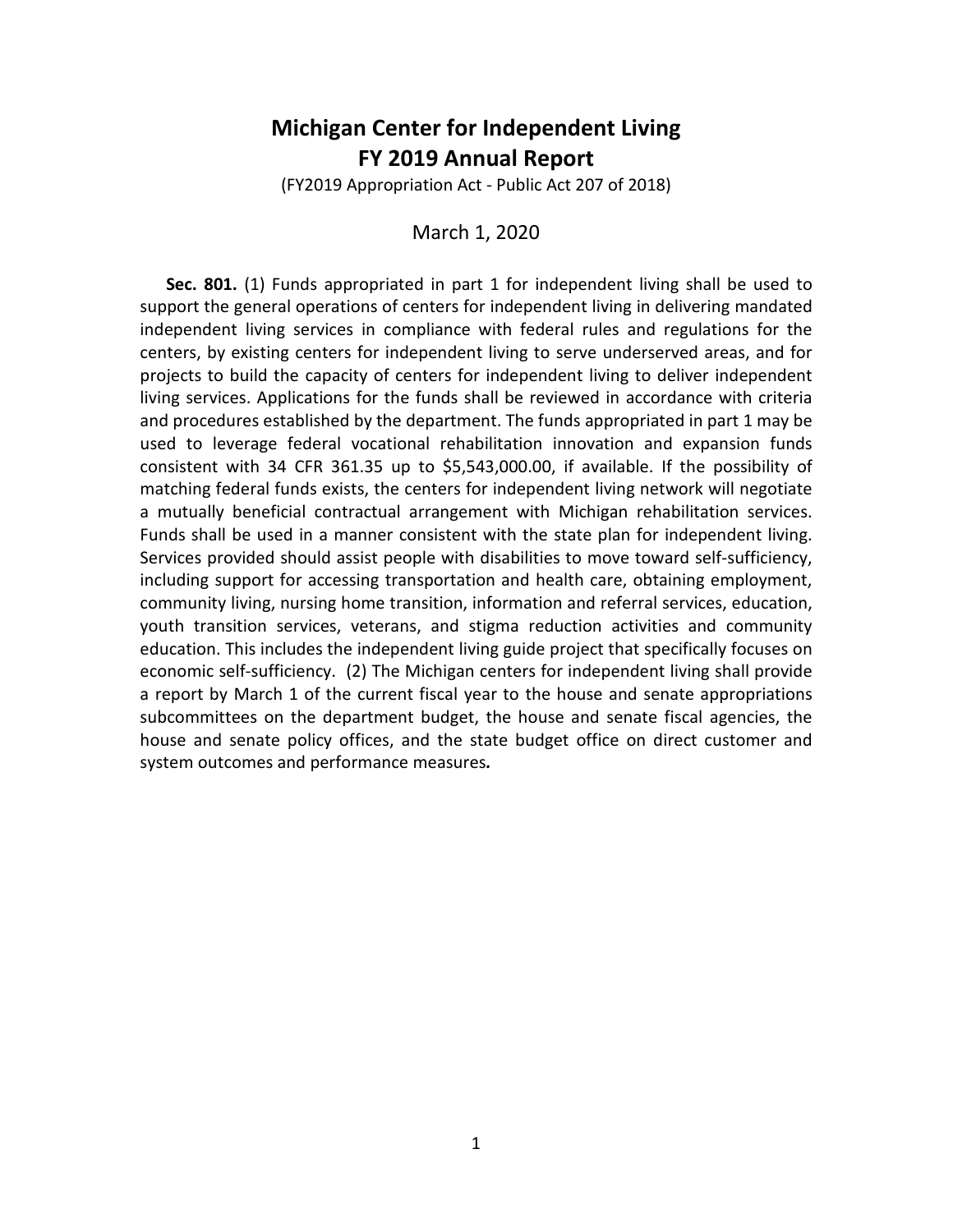# **Michigan Centers for Independent Living FY 2019 Annual Report**

# **Individual Services and Measurement**

All Centers for Independent Living (CIL) record and document services consistent with Federal regulations and in accordance with the Michigan "Telling Our Story with Data" handbook.

# **Federal Independent Living Services Definitions**

Michigan's CILs are mandated by the Workforce Innovation and Opportunities Act to provide the following Core Services.

- Information and Referral
- Individual and Community Systems Advocacy
- Independent Living (IL) Skills Training
- Peer Support
- Community Transition Services

In addition, CILs may provide the following federal Independent Living Services:

**Advocacy/Legal Services** – Assistance and /or representation in obtaining access to benefits, services, and programs to which a consumer may be entitled

- Accompany consumer to county commission meeting
- Assist with voter registration
- Represent a person with a disability at a Social Security hearing
- Provide intervention on behalf of a consumer regarding eviction, hostility, violence or other issue
- Assist a consumer in understanding his or her rights under civil/disability rights laws

**Assistive Technology** – Any assistive technology device, that is, any item, piece of equipment or product system that is used to increase, maintain or improve functional capabilities of individuals with disabilities and any assistive technology service that assists an individual with a disability in the selection, acquisition or use of an assistive technology device.

- Provide assistive devices
- Assist with repair and maintenance of equipment and devices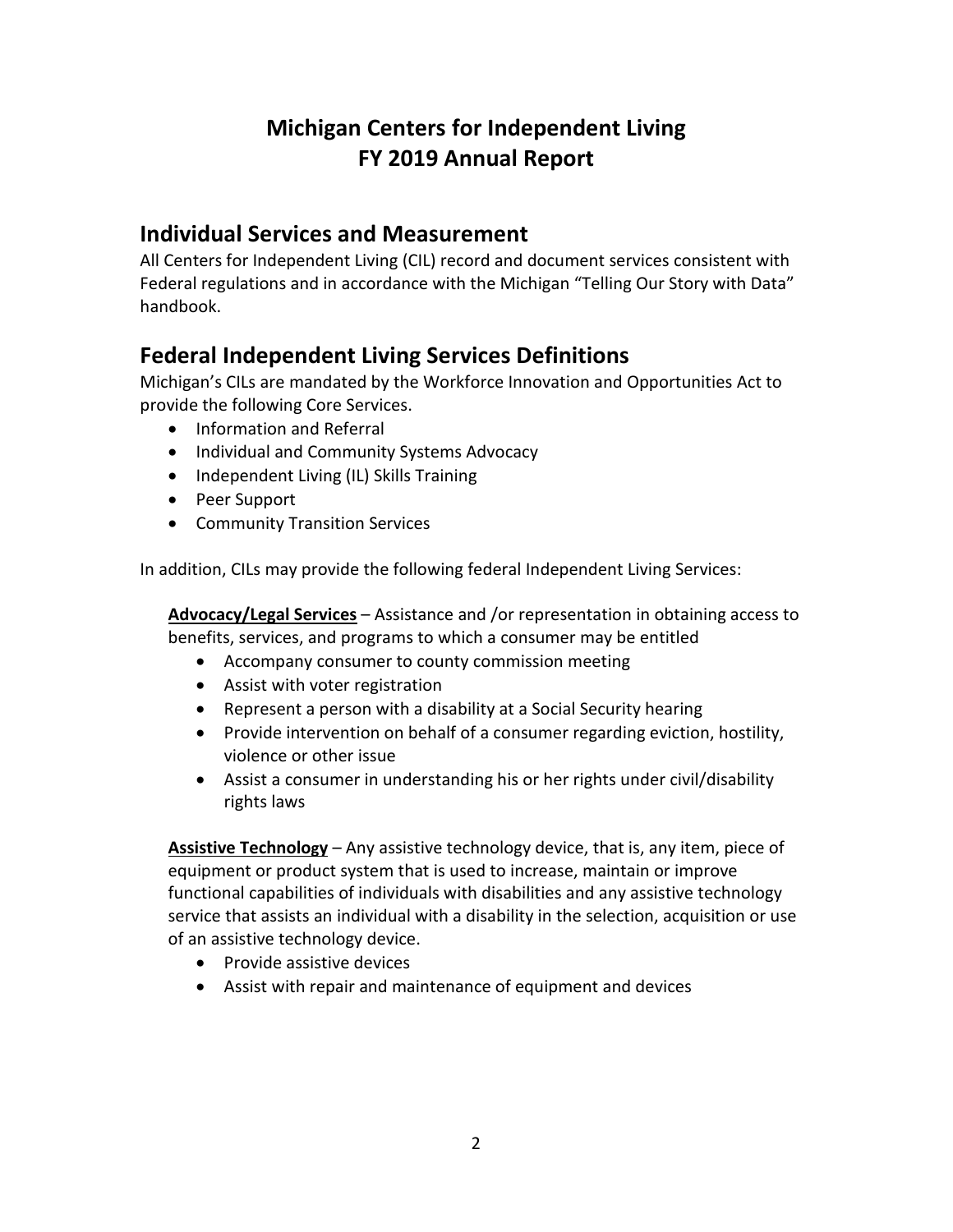**Children's Services** – The provision of specific IL services designed to serve individuals with significant disabilities under the age of 14.

- Assist in locating childcare
- Acquire/coordinate early intervention services

**Communication Services** – Services directed to enable consumers to better communicate, such as interpreter services, training in communication equipment use, Braille instruction, and reading services.

- Arrange/provide interpreter service/reading services
- Coordinate emergency communication services

**Counseling and Related Services** – These include information sharing, psychological services of a non-psychiatric, non-therapeutic nature, parent-to-parent services, and related services.

**Employment (Vocational Services)** – Any services designed to achieve or maintain employment.

- Provide training in employability skills
- Assist with identifying reasonable accommodations
- Provide vocational assessments/ evaluations
- Arrange/provide job development/job placement
- Arrange/provide job coaching/ mentoring/ shadowing
- Provide volunteer experience as a possible prelude to employment

**Family Services** – Services provided to the family members of an individual with a significant disability when necessary for improving the individual's ability to live and function more independently, or ability to engage or continue in employment. Such services may include respite care.

- Arrange respite care
- Arrange/provide parent support

**Health Care Services (Physical Restoration Services)** – Restoration services including medical services, health maintenance, eyeglasses, and visual services.

- Coordinate eye exams and acquisition of glasses
- Coordinate dental exams
- Coordinate physical therapy services

**Housing, Home Modifications, and Shelter Services** – These services are related to securing housing or shelter, adaptive housing services (including appropriate accommodations to and modifications of any space used to serve, or occupied by, individuals with significant disabilities). A CIL may not provide housing or shelter as an IL service on either a temporary or long-term basis unless the housing or shelter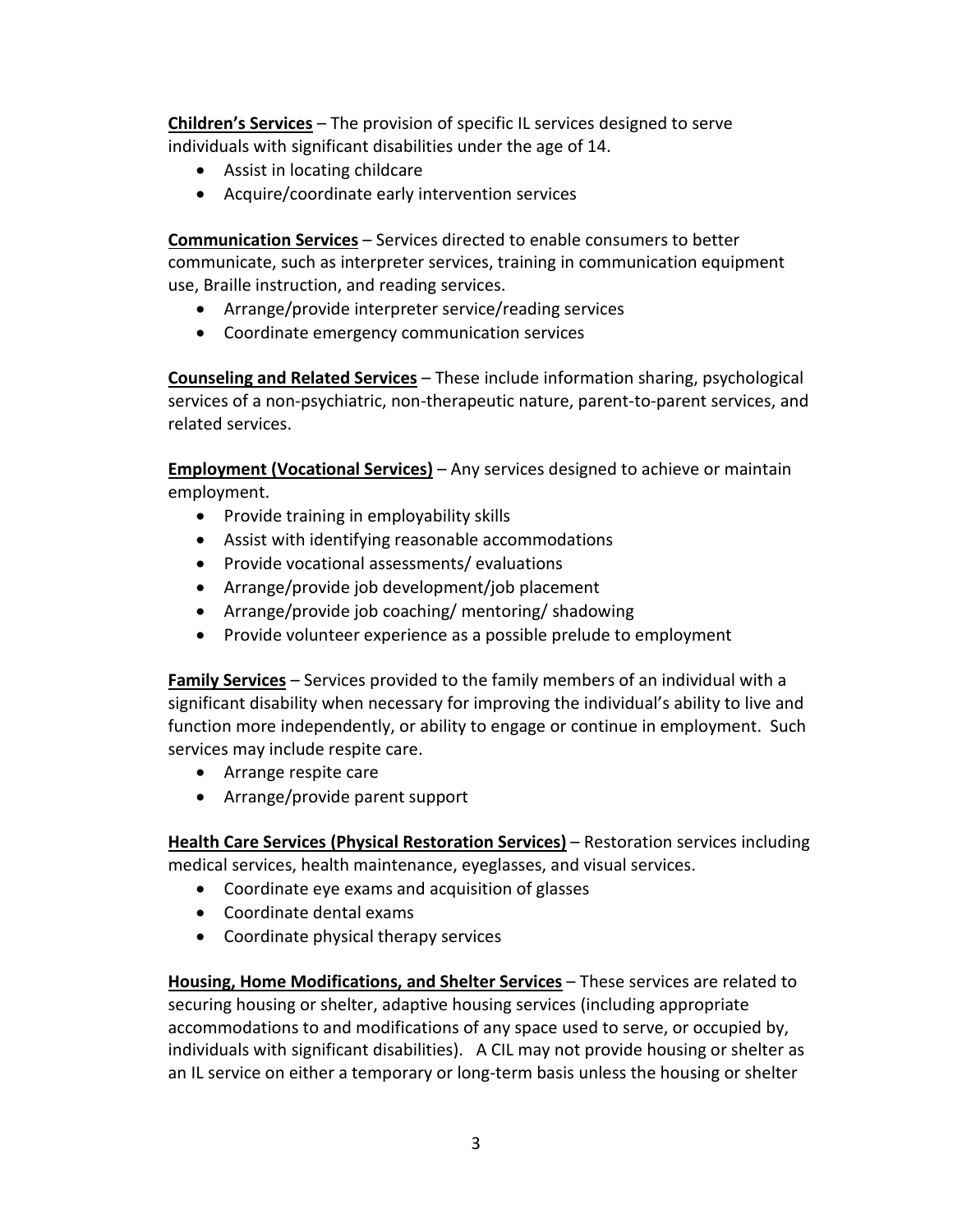is incidental to the overall operation of the CIL and is provided to any individual for a period not to exceed eight weeks during any six-month period.

- Assist in locating an apartment or house
- Survey a home for barriers
- Modify a home
- Coordinate for emergency housing

**IL Skills Training and Life Skill Training Services** – These may include instruction [individually or in a group] to develop independent living skills in areas such as personal care, coping, financial management, social skills, and household management. This may also include education and training necessary for living in the community and participating in community activities.

- Develop a Budget
- Plan and Prepare Meals
- Grooming /Hygiene
- Housekeeping
- Health Care, Wellness and Exercise
- Care for a Service or Therapy Animal

**Information and Referral Services** – Identify all individuals who requested this type of assistance. This is the only service (other than services to family members) that may be provided to all individuals, whether or not the individual has a disability.

**Professional Counseling (Mental Restoration Services)** – Psychiatric restoration services including maintenance on psychotropic medication, psychological services, and treatment management for substance abuse. These services require appropriately licensed professionals (Master of Social Work, PhD, etc.), usually provided in a sequential, systematic manner, using specific psychotherapeutic techniques to resolve issues related to independent living and to promote selfawareness.

**Mobility Training Services** – A variety of services involving assisting consumers to get around their homes and communities.

**Other Services** – Any IL services not listed elsewhere.

**Peer Support (Peer Counseling Services)** – Counseling, teaching, information sharing, and similar kinds of contact provided to consumers by other people with disabilities.

- Assist in living effectively with a disability
- Assist in goal setting
- Assist with problem solving/ decision-making
- Assist as a role model/ mentor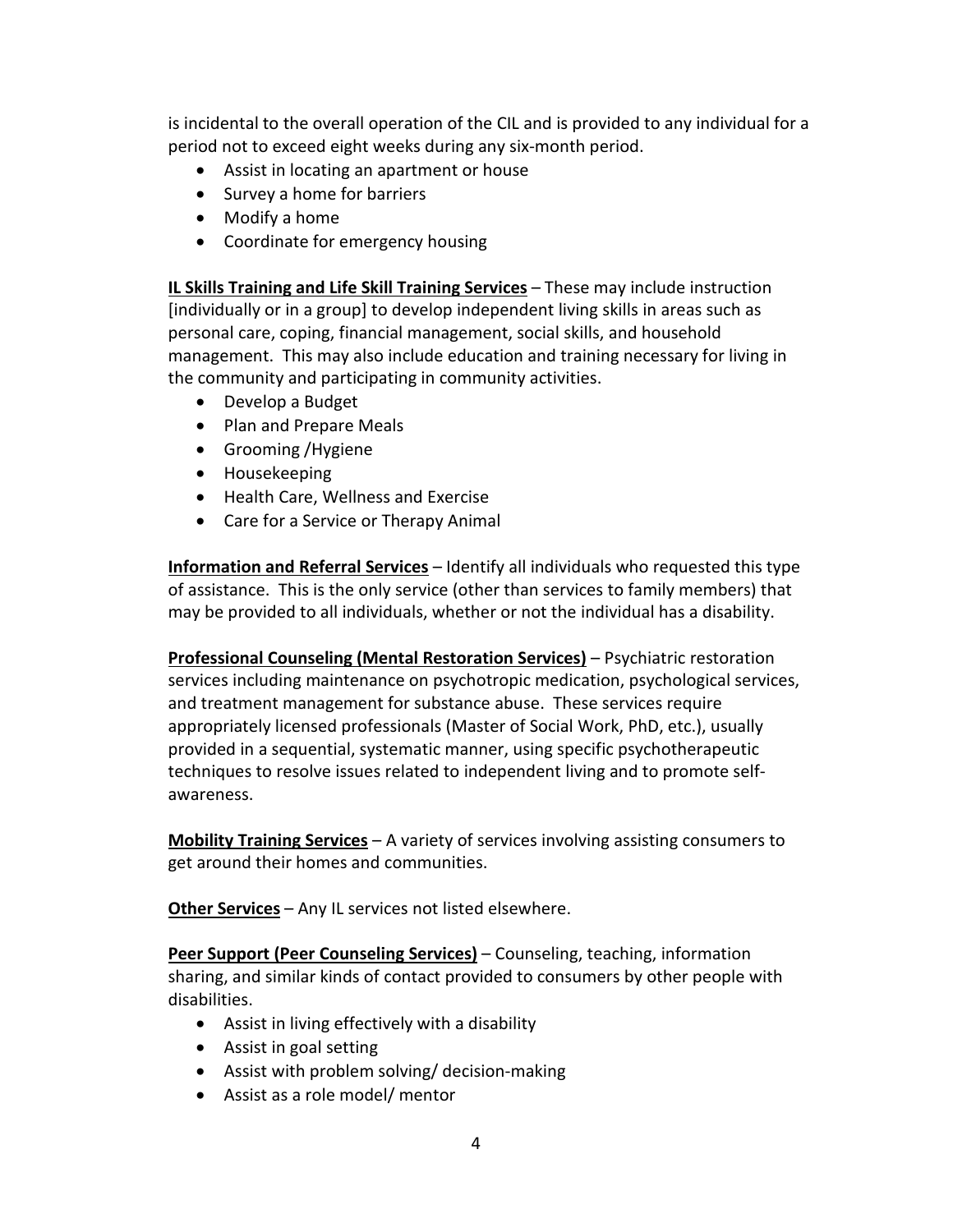• Facilitate a disability support group

**Personal Assistance Services** – These include, but are not limited to, assistance with personal bodily functions; communicative, household, mobility, work, emotional, cognitive, personal, and financial affairs; community participation; parenting; leisure; and other related needs.

- Coordinate personal care assistance program
- Assist the consumer in identifying his/her needs
- Train a personal assistant
- Train consumer in hiring, maintaining and terminating a personal assistant

**Preventive Services** – Services intended to prevent additional disabilities, or to prevent an increase in the severity of an existing disability.

- Coordinate substance abuse services to persons who may have indicated concern about overuse of alcohol or drugs
- Coordinate nutrition services to persons who are overweight, underweight, have diabetes, etc.
- Coordinate exercise or therapy services to persons who have muscle weakness

**Prostheses and Other**– Provision of, or assistance in obtaining through other sources, an adaptive device or appliance to substitute for one or more parts of the human body.

**Recreational Services** – Provision or identification of opportunities for the involvement of consumers in meaningful leisure time activities. These may include such things as participation in community affairs and other recreation activities that may be competitive, active, or quiet.

• Provide/identify sports, recreation, and leisure activities and arrange for participation

**Rehabilitation Technology Services** – Any service that assists an individual with a disability in the selection, acquisition or use of applied technologies, engineering methodologies or scientific principles to meet the needs of the individual and address the barriers confronted by individuals with significant disabilities with respect to education, rehabilitation, employment, transportation, IL and/or recreation. Rehabilitation technology services may include assistive technology devices and services. This includes the provision of assistive technology devices and services.

- Coordinate/provide evaluations
- Coordinate adaptive technology services
- Coordinate/provide adaptive technology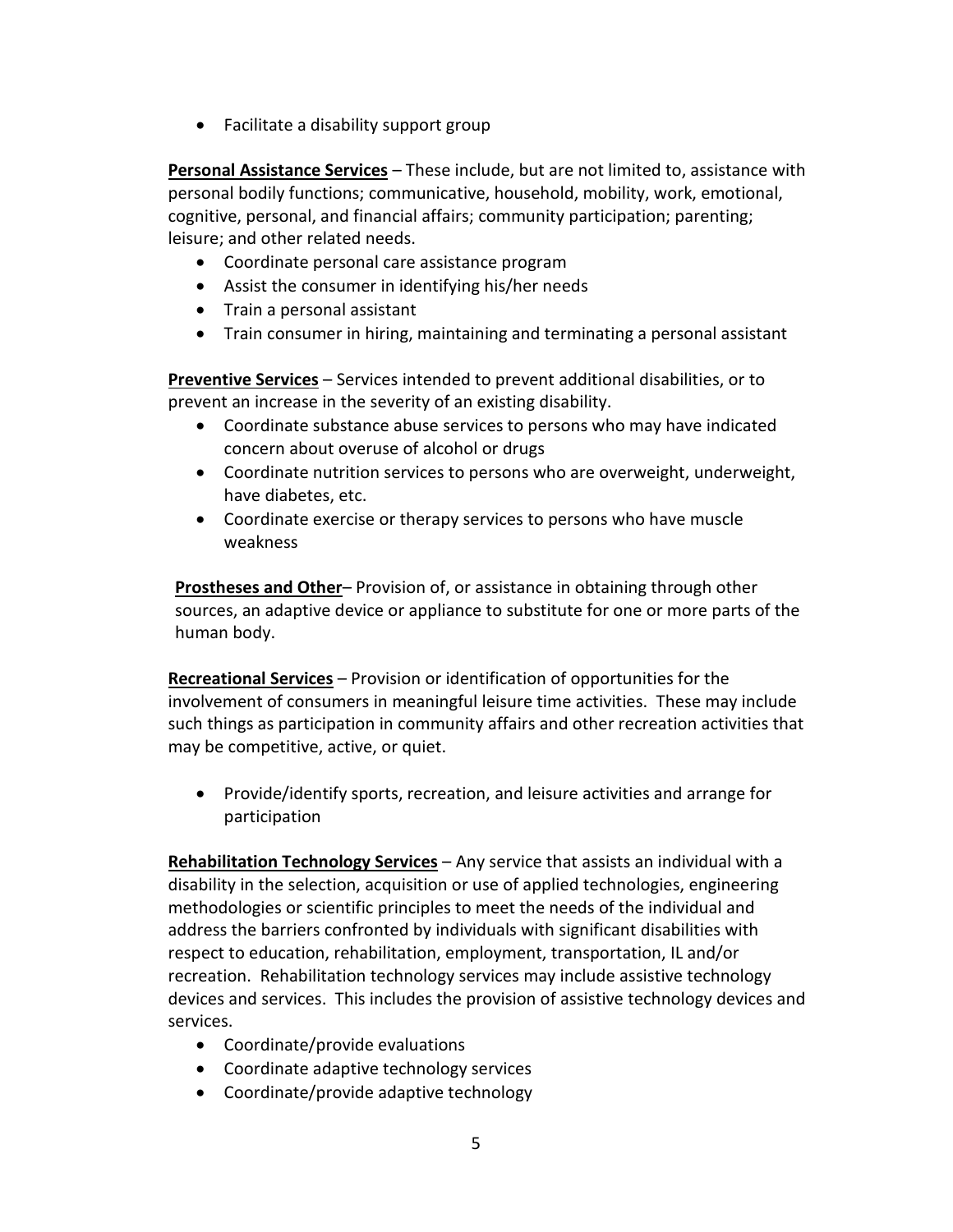• Train in the use of adaptive technology

**Therapeutic Treatment** – Services provided by registered occupational, physical, recreational, hearing, language, or speech therapists.

**Transportation Services** – Provision of, or arrangements for, transportation.

- Assist in acquiring bus passes
- Coordinate transportation services
- Provide / arrange for drivers' education for a driver's license
- Assist in planning emergency transportation

**Youth/Transition Services** – Any service that develops skills specifically designed for youth with significant disabilities between the ages of 14 and 24 to promote selfawareness and esteem, develop advocacy and self-empowerment skills, and the exploration of career options, including the transition from school to post school activities such as postsecondary education, vocational training, employment, continuing and adult education, adult services, independent living, or community participation.

- Assist in acquiring appropriate educational services
- Assist in acquiring appropriate transitional services from school to adulthood

# **Michigan Priority Service Categories**

Michigan Centers for Independent Living Services are broken down into areas of consumer interest and desire involving ten major life priority areas. These priority areas form a more accurate data picture of the work being completed by looking at the exact type of service area individuals are completing.

#### **1. Accessibility**

 Assistance provided to secure modifications to buildings, homes, apartments, programs and services making them usable for people with disabilities

#### **2. Assistive Technology**

**Helping people acquire assistive technology** 

#### **3. Education**

Assisting people with disabilities to attend educational program of choice

#### **4. Employment**

 Assistance provided that is related to obtaining, maintaining, returning to work, or advancing in community employment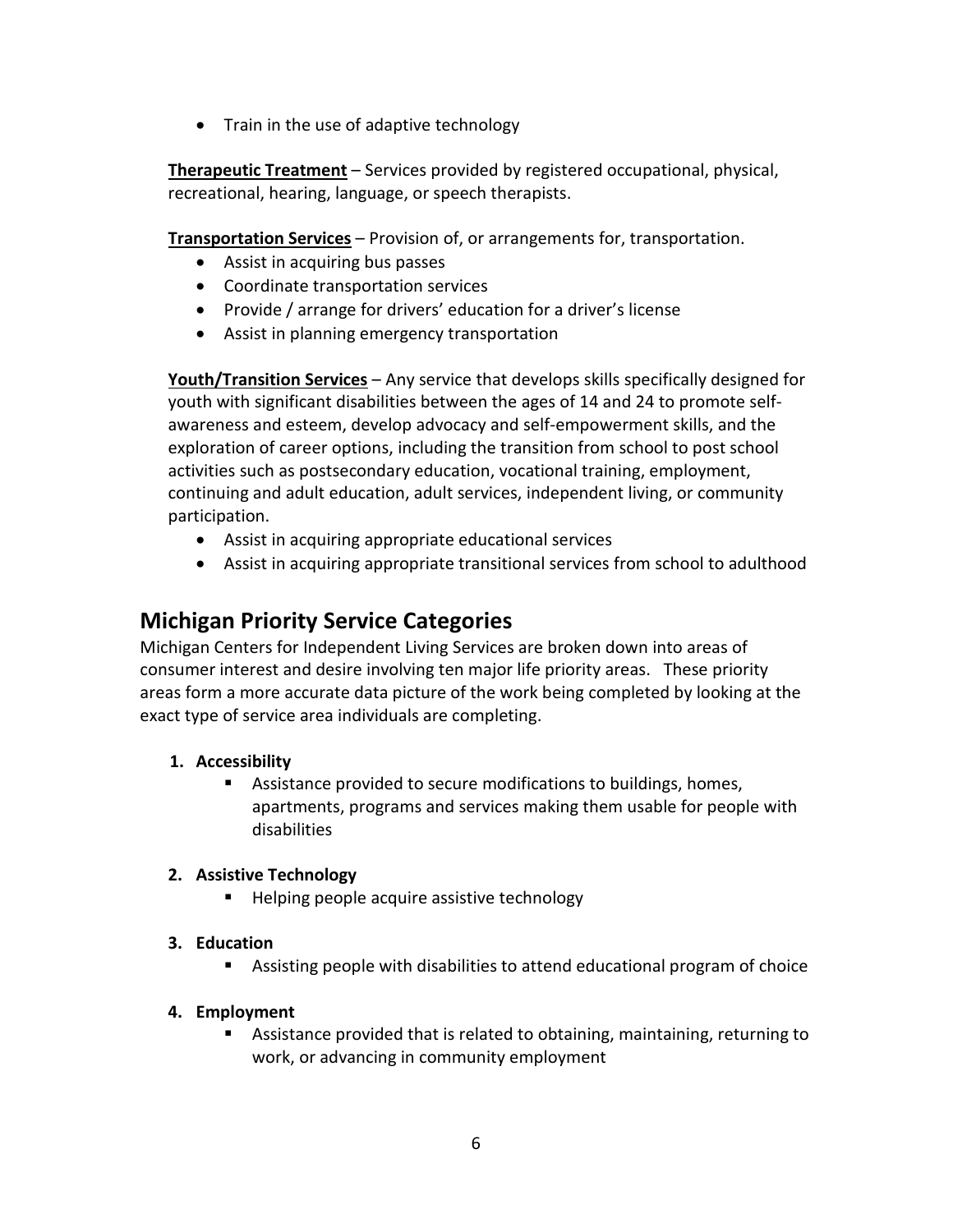#### **5. Health Care**

 Support provided that helps people maintain/improve their physical and mental health including substance abuse services

#### **6. Housing**

 Assistance provided to assists people in securing accessible, affordable and safe housing

## **7. Ongoing Supports**

 Assistance provided to acquire and maintain community-based independent living choices

## **8. Recreation**

 Assistance provided to identify and gain access to sports, recreation and leisure options for people with disabilities

## **9. Relocation**

 Assistance provided to secure community living options for individuals currently residing in a restrictive institutional setting such as nursing facility, correctional facility or restorative health or residential care facility

## **10. Transportation**

 Support provided that helps individuals' access and use public/private transportation

# **Consumer Services and Information and Referral Contacts**

Centers for Independent Living provide services to two distinctly defined individual contact types. The first is information and referral services, which is provided to people with or without significant disabilities. The second contact type is an individual who is eligible for consumer services.

## **Contact Type: Information and Referral (I & R)**

Centers for Independent Living assisted 21,895 people obtain Information and Referral services. Information and Referral Services are represented in the next table.

| <b>Priority Service Area</b> | <b>Individuals Served</b> | <b>Total I&amp;R Services</b> |
|------------------------------|---------------------------|-------------------------------|
| Accessibility                | 1,539                     | 4,349                         |
| <b>Assistive Technology</b>  | 2,258                     | 6,093                         |
| Education                    | 737                       | 1,361                         |
| Employment                   | 5,328                     | 21,572                        |
| <b>Health Care</b>           | 1,682                     | 3,757                         |
| Housing                      | 4,430                     | 11,154                        |
| <b>On-Going Supports</b>     | 5,900                     | 12,923                        |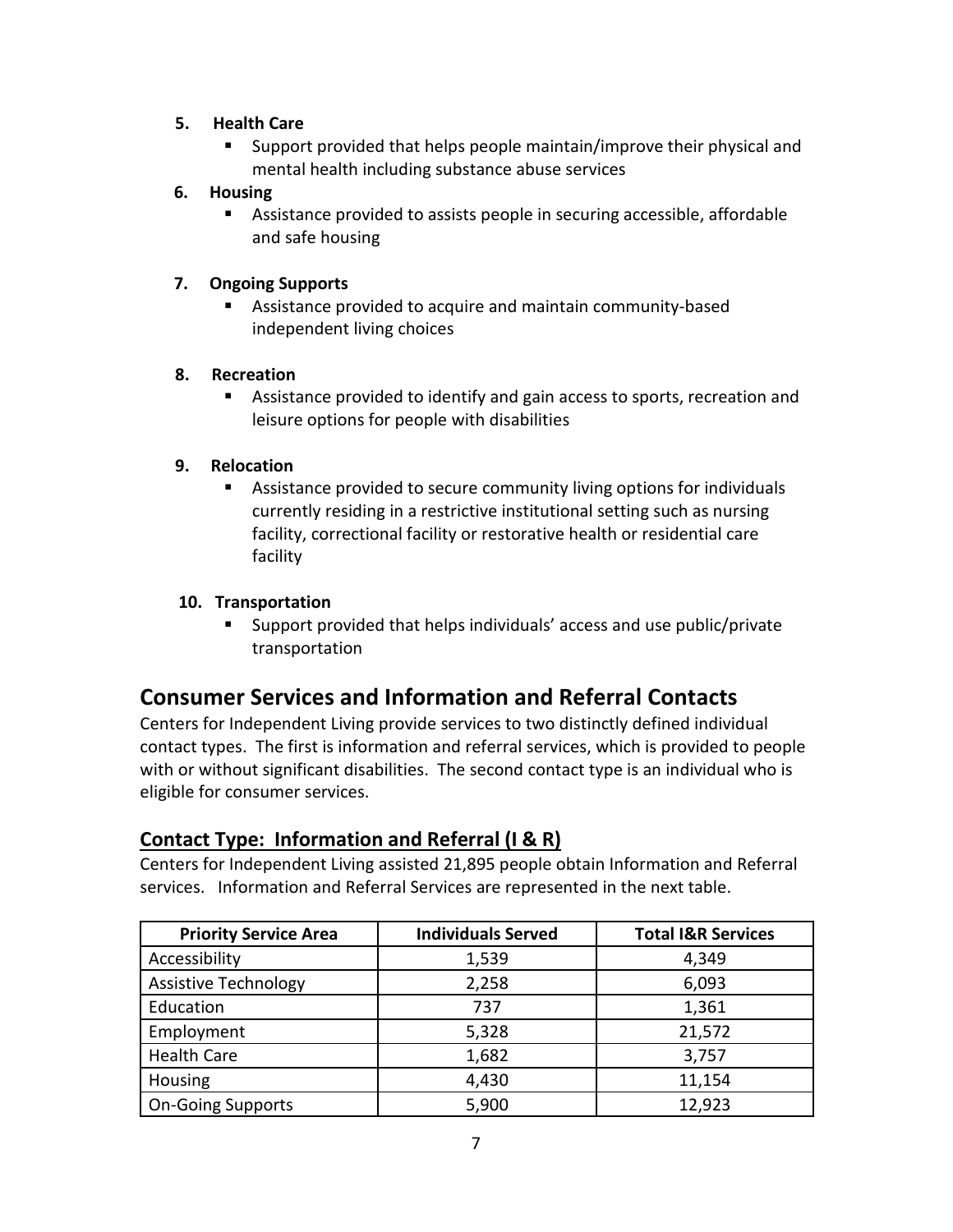| Recreation                          | 748    | 2,951  |
|-------------------------------------|--------|--------|
| Relocation                          | 1,131  | 5,956  |
| Transportation                      | 2,909  | 5.740  |
| Total (Duplicated) <sup>1</sup> :   | 26,662 | 75,856 |
| Total (Unduplicated) <sup>2</sup> : | 21,895 |        |

## **Contact Type - Consumer Services**

Consumer Services contact types are individuals with a disability who are eligible to receive consumer-based services. All consumers will have at least one active independent living goal they are working on.

## **Eligibility to Receive Services**

Fed. Reg. 364.4:

- Any individual with a significant disability is eligible for IL services
- Any individual may seek information about IL services under these programs and request referral to other services and programs for individuals with significant disabilities
- **The determination of an individual's eligibility for IL services under CIL programs** meets the legal requirements

## **Significant Disability**

Fed. Reg. 364.4(b)(3): Individual with a severe physical, mental, cognitive, or sensory impairment whose ability to function independently in the family or community or whose ability to obtain, maintain, or advance in employment is substantially limited; and for whom the delivery of IL services will improve the [consumer's] ability to function, continue functioning, or move toward functioning independently in the family or community or to continue in employment.

## **Requirements to Determine Eligibility**

Fed. Reg. 364.51:

- **Before or at the same time as an applicant for IL services may begin receiving IL** services funded under this part, the service provider shall determine the applicant's eligibility and maintain documentation that the applicant has met the basic requirements specified in 364.40.
- **The documentation must be dated and signed by an appropriate staff member of** the service provider.

<span id="page-8-0"></span> $1$  Total duplicate indicates historical methodology for generating data that did not account for individuals receiving multiple services across priority areas

<span id="page-8-1"></span> $<sup>2</sup>$  Total unduplicated indicates new methodology for generating data that ensures individuals receiving</sup> services across priority areas are not counted more than once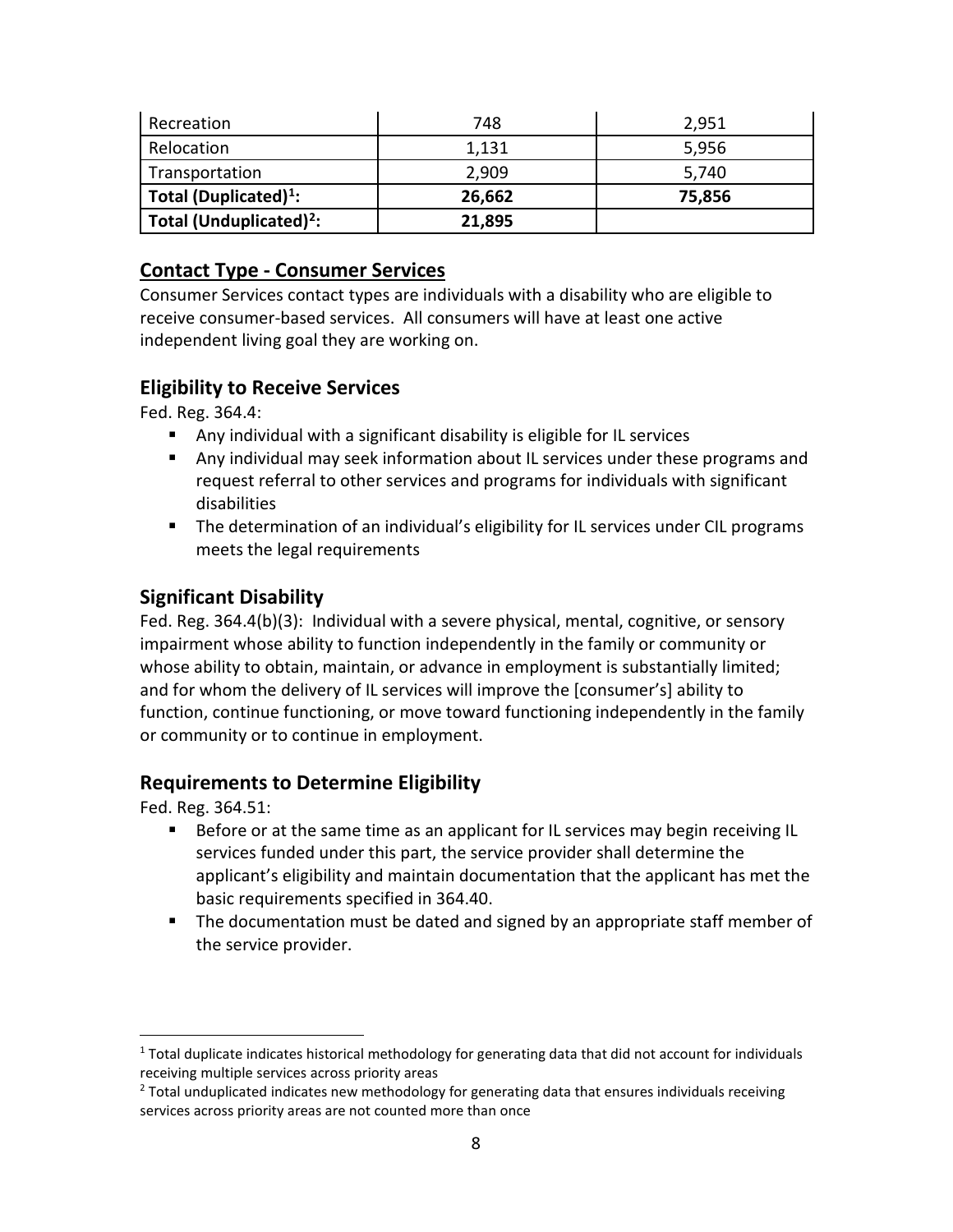## **Consumer Service Record (CSR) Composition**:

Fed. Reg 364.53: Consumer service records that include:

- **Documentation concerning eligibility or ineligibility for services**
- **The services requested by the consumer;**
- **Either the IL plan developed with the consumer [and signed by the consumer** and the IL staff representative] or a waiver signed by the consumer stating that an IL plan is unnecessary [NOTE: the U.S. Rehabilitation Services Administration determined that electronic signatures are allowable but not verbal signatures];
- The services actually provided to the consumer;
- And the IL goals or objectives  $$ 
	- o Established with the consumer, whether or not in the consumer's IL plan; and
	- o Achieved by the consumer.

The below listed table shows the number of individuals served along with the total consumer services by priority service area during FY 2019.

| <b>Priority Service Area</b> | <b>Individuals Served</b> | <b>Total Consumer Services</b> |
|------------------------------|---------------------------|--------------------------------|
| Accessibility                | 239                       | 1,195                          |
| <b>Assistive Technology</b>  | 1,435                     | 5,581                          |
| Education                    | 753                       | 4,090                          |
| Employment                   | 3,636                     | 24,880                         |
| <b>Health Care</b>           | 846                       | 5,609                          |
| Housing                      | 1,415                     | 14,411                         |
| <b>On-Going Supports</b>     | 2,366                     | 26,642                         |
| Recreation                   | 268                       | 1,331                          |
| Relocation                   | 531                       | 5,638                          |
| Transportation               | 599                       | 3,843                          |
| <b>Total (Duplicated):</b>   | 12,088                    | 93,220                         |
| <b>Total (Unduplicated):</b> | 9,230                     |                                |

## **Consumer Goal Attainment**

Consumers of Centers for Independent Living set goals as part of their Independent Living Plan (ILP) Development. The goals are developed in ten major service areas (below). Annually, at a minimum consumers' goals and the ILPs are revisited to assess goal attainment. Consumers typically have multiple goals within their ILPs. Goals can be carried over from one Fiscal Year to the next. For example, a consumer can be working on a goal they started in Fiscal Year 2018 and complete it during Fiscal Year 2019.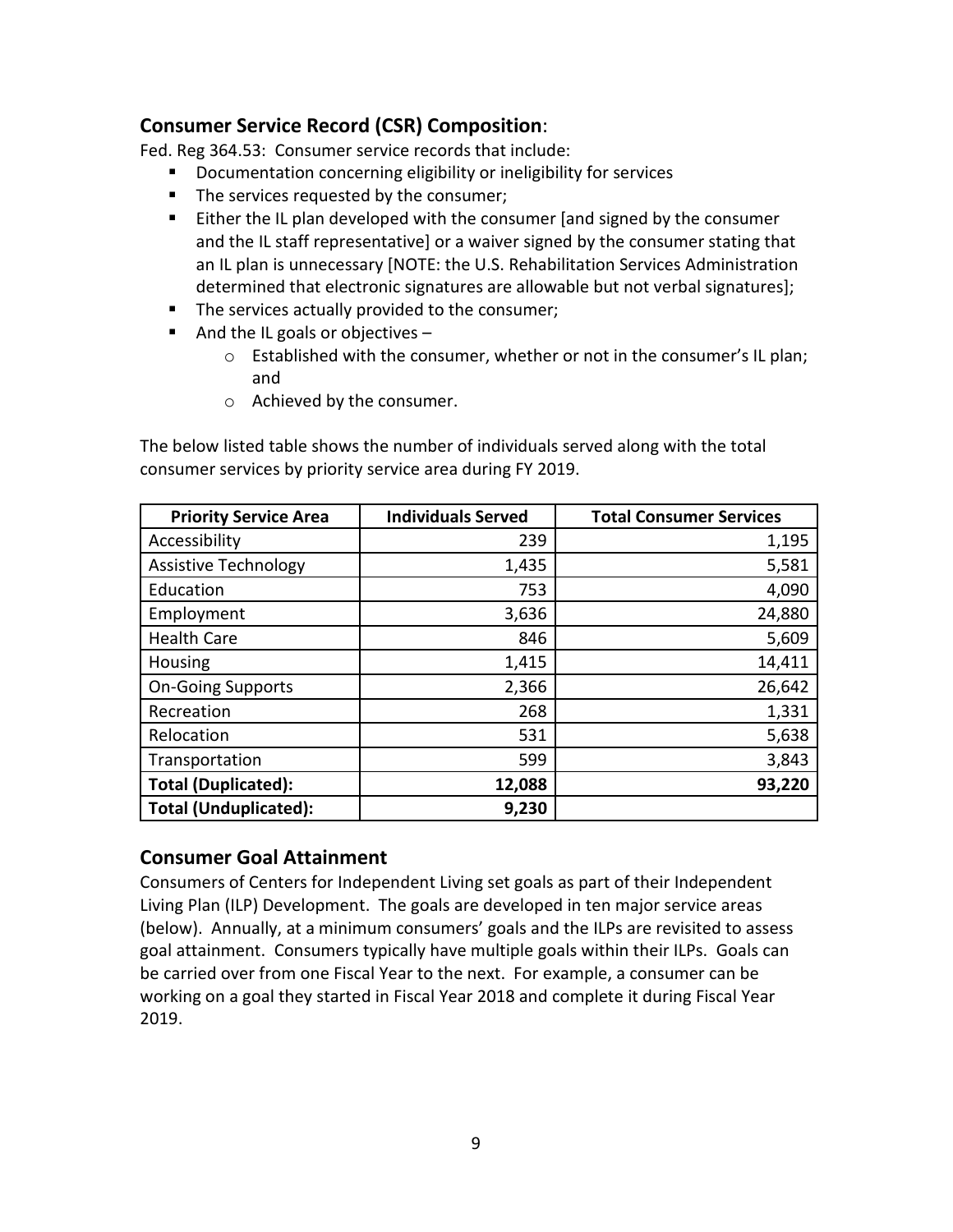Michigan leads the Nation in the measurement of CIL Consumer Outcomes. Under each priority area, is a series of outcomes that consumers can work toward achieving. The below table displays the specific outcomes:

| <b>Priority Service Area</b> | <b>Specific Goals and Outcomes</b>                          |  |
|------------------------------|-------------------------------------------------------------|--|
| Accessibility                | Enhanced access to goods and services in the community      |  |
|                              | Enhanced accessibility of home/apartment                    |  |
| <b>Assistive Technology</b>  | <b>Acquired AT</b>                                          |  |
| (AT)                         | <b>Acquired AT Funding</b>                                  |  |
|                              | Acquired information re: AT Options                         |  |
|                              | Increased functional and safe use of AT                     |  |
|                              | <b>Repaired AT</b>                                          |  |
| Education                    | Acquired educational accommodation(s)                       |  |
|                              | Completed an educational program                            |  |
|                              | Enrolled in an educational program                          |  |
|                              | Increased knowledge of education options                    |  |
|                              | Self-advocated for educational accommodations               |  |
| Employment                   | Acquired reasonable accommodation                           |  |
|                              | Improved job status via workplace promotion                 |  |
|                              | Increased knowledge of employment options (incentives,      |  |
|                              | rights, etc.)                                               |  |
|                              | Increased work search skills                                |  |
|                              | Maintained employment                                       |  |
|                              | Obtained employment                                         |  |
|                              | Obtained volunteer work experience                          |  |
| <b>Health Care</b>           | Acquired access to appropriate insurance coverage           |  |
|                              | Acquired appropriate health care services (medical, mental  |  |
|                              | health, etc.)                                               |  |
|                              | Increased knowledge of healthcare options/insurance         |  |
|                              | options                                                     |  |
| Housing                      | Acquired accessible, affordable housing                     |  |
|                              | Increased awareness of housing options                      |  |
|                              | Increased housing search skills                             |  |
| <b>On-Going Supports</b>     | Acquired financial supports (Supplemental Security Income,  |  |
|                              | Social Security Disability Income, food stamps, etc.)       |  |
|                              | <b>Acquired Personal Assistant Services</b>                 |  |
|                              | Acquired/increased IL skills                                |  |
|                              | Acquired/maintained other necessary supports (peer, natural |  |
|                              | supports, etc.)                                             |  |
|                              | Increased awareness of community resources to maintain      |  |
|                              | community-based independent living                          |  |
| Recreation                   | Enhanced access to sports, recreation and leisure           |  |
|                              | opportunities                                               |  |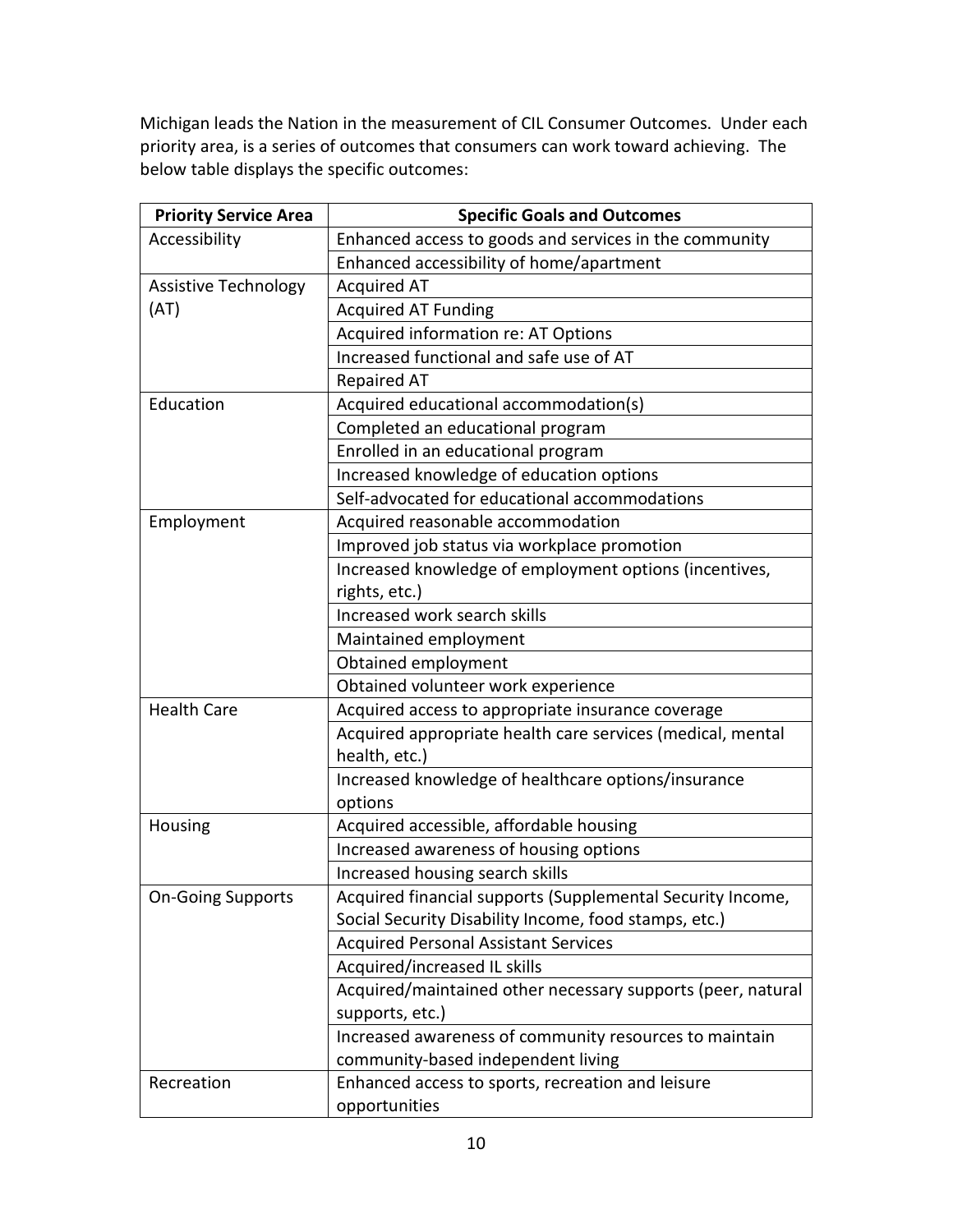|                | Increased knowledge/skills in sports, recreation and leisure |
|----------------|--------------------------------------------------------------|
|                | activities                                                   |
|                | Participated in sports, recreation and leisure opportunities |
| Relocation     | Developed and initiated implementation of plan to move into  |
|                | a community setting                                          |
|                | Diverted/prevented move to an institutional setting          |
|                | Increased awareness of community living options              |
|                | Moved from correctional facility to a community setting      |
|                | Moved from nursing facility/care facility to a community     |
|                | setting                                                      |
| Transportation | Acquired access to transportation                            |
|                | Acquired financial resources for transportation              |
|                | Acquired knowledge of transportation options                 |
|                | Acquired skills to utilize transportation                    |

The next table represents goal completion rate in FY 2019 service category for the 9,230 consumers served by Centers for Independent Living. Goals can carry into different Fiscal Years, which will cause an achievement rate higher than 100% for some areas. There is no time requirement on goal completion. Each goal is reviewed annually with consumers to ensure they want to continue working on the current goal or develop a new goal(s).

| <b>Priority Service</b>     | <b>Goals Set by</b>   | <b>Goals Completed by</b> | <b>Goal Completion Rate</b> |
|-----------------------------|-----------------------|---------------------------|-----------------------------|
| Area:                       | <b>Priority Area:</b> | <b>Priority Area:</b>     | (%):                        |
| Accessibility               | 737                   | 619                       | 84%                         |
| <b>Assistive Technology</b> | 1,592                 | 1,627                     | 102%                        |
| Education                   | 320                   | 170                       | 53%                         |
| Employment                  | 4,232                 | 3,265                     | 77%                         |
| <b>Health Care</b>          | 430                   | 319                       | 74%                         |
| Housing                     | 384                   | 204                       | 53%                         |
| <b>On-Going Supports</b>    | 2,987                 | 2,346                     | 79%                         |
| Recreation                  | 71                    | 36                        | 51%                         |
| Relocation                  | 1,050                 | 607                       | 58%                         |
| Transportation              | 549                   | 436                       | 79%                         |
| Total:                      | 12,352                | 9,629                     | 78%                         |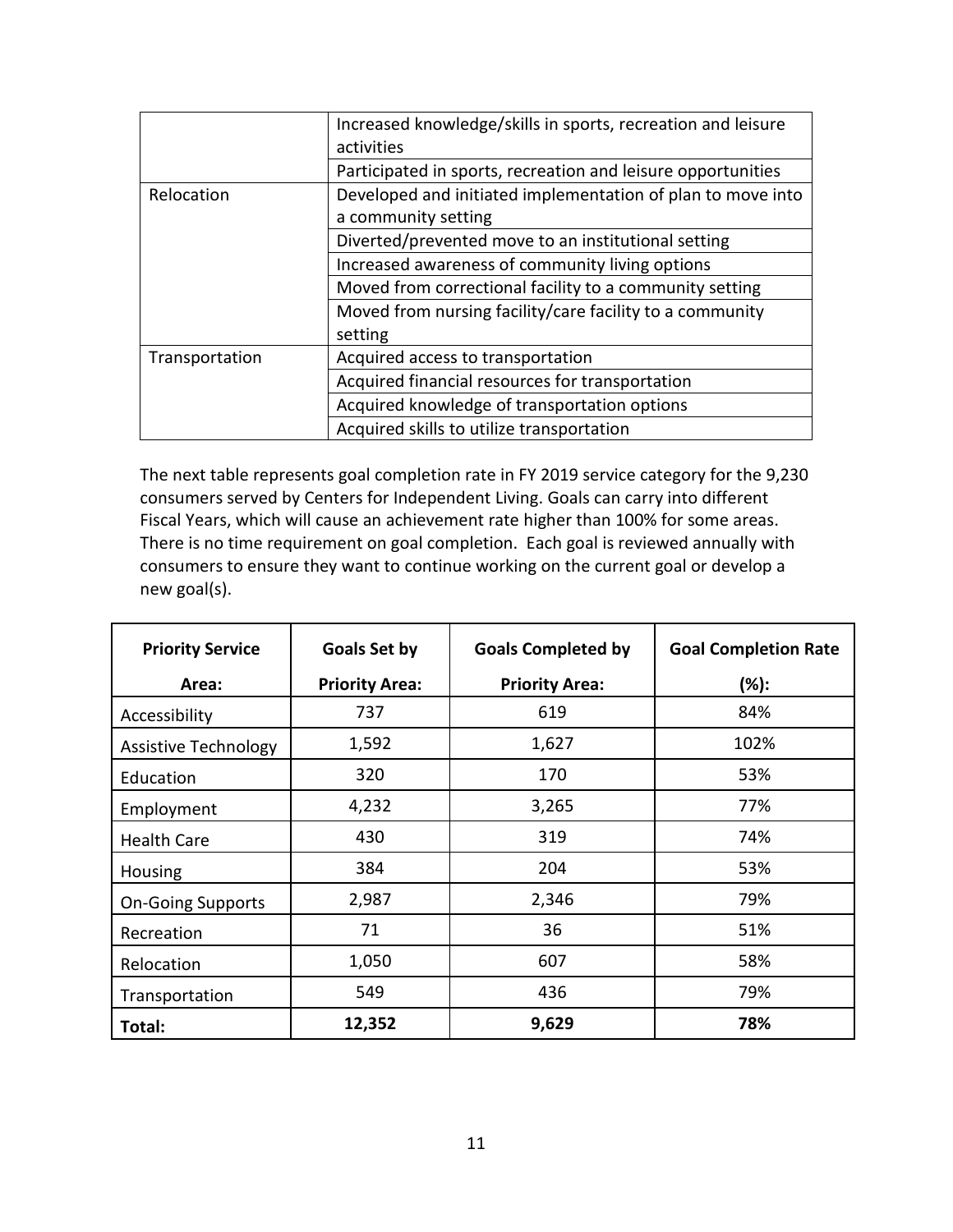# **Total Services:**

The below table is a compilation of all the individual services provided by CILs in Michigan during FY 2019. This includes both Information and Referral and consumer contact types.

| <b>Priority Service Area</b> | <b>Individuals Served</b> | <b>Total Services</b> |
|------------------------------|---------------------------|-----------------------|
| Accessibility                | 1,710                     | 5,544                 |
| <b>Assistive Tech</b>        | 3,109                     | 11,674                |
| Education                    | 1,436                     | 5,451                 |
| Employment                   | 7,709                     | 46,452                |
| <b>Health Care</b>           | 2,314                     | 9,366                 |
| Housing                      | 5,425                     | 25,565                |
| <b>On-Going Supports</b>     | 7,780                     | 39,565                |
| Recreation                   | 948                       | 4,282                 |
| Relocation                   | 1,355                     | 11,594                |
| Transportation               | 3,279                     | 9,583                 |
| <b>Total (Duplicated):</b>   | 35,065                    | 169,076               |
| <b>Total (Unduplicated)</b>  | 27,237                    |                       |

# **Service Demographics**

The below listed tables are demographic information for individuals served by CILs during FY 2019. Note that Information and Referral contacts are not required to provide demographic information and are not included in the disability and age demographics.

# **Disability Types (CSR):**

| Disability:                  | <b>Percentage of Total Served:</b> |
|------------------------------|------------------------------------|
| Cognitive                    | 37%                                |
| Hearing                      | 1%                                 |
| Mental/Emotional             | 10%                                |
| <b>Multiple Disabilities</b> | 24%                                |
| Physical                     | 24%                                |
| Vision                       | 1%                                 |
| Other                        | 3%                                 |
| No Data                      | $< 1\%$                            |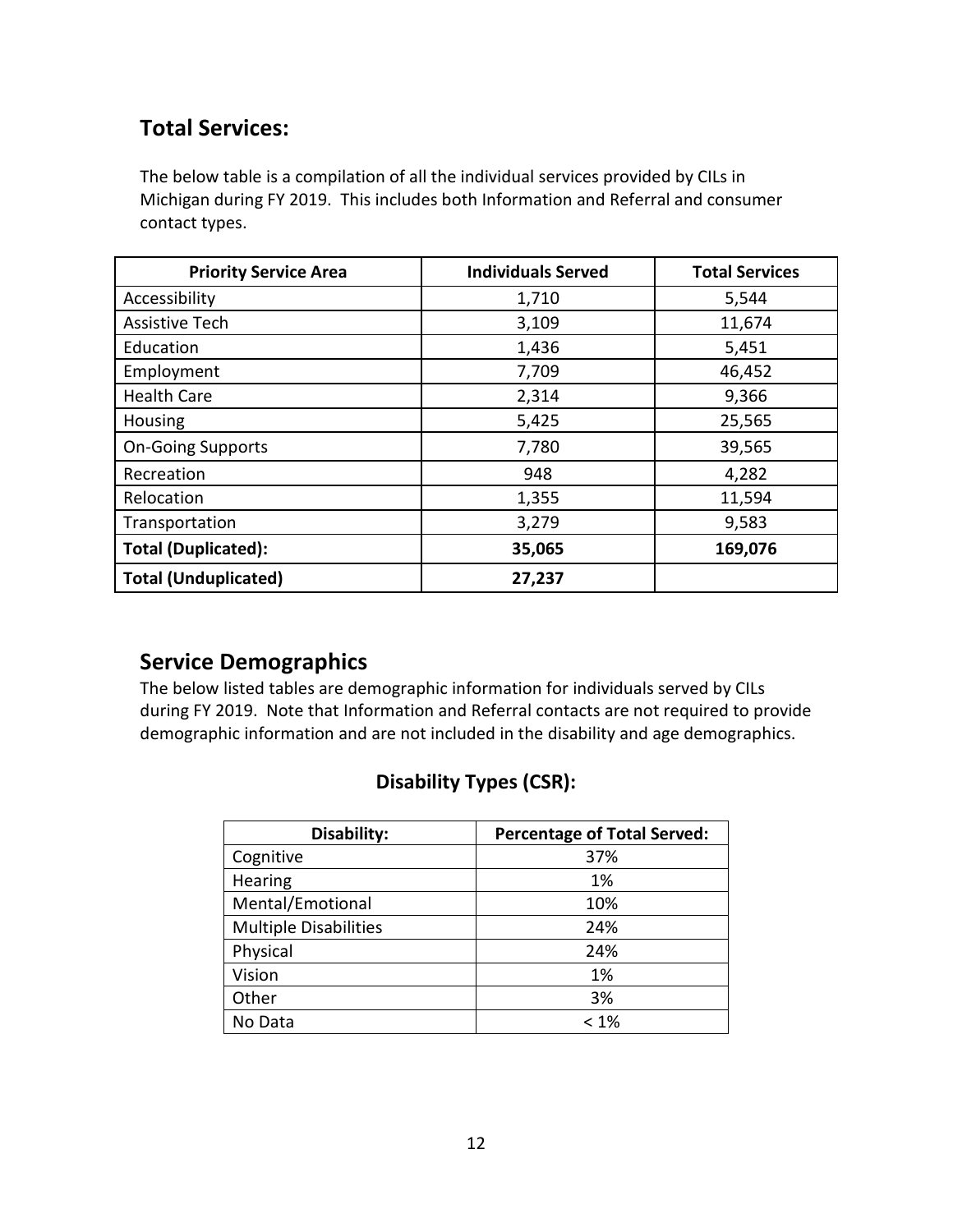# **Age Ranges (CSR):**

| <b>Age Range</b> | <b>Percentage of Total Served:</b> |
|------------------|------------------------------------|
| Under 5          | $<1\%$                             |
| Age 5-19         | 30%                                |
| Age 20-24        | 10%                                |
| Age 25-59        | 34%                                |
| Age 60+          | 25%                                |
| Age Unknown      | $<1\%$                             |

| County                | People | <b>Services</b> |
|-----------------------|--------|-----------------|
| Alcona                | 30     | 277             |
| Alger                 | 28     | 437             |
| Allegan               | 319    | 1,368           |
| Alpena                | 106    | 1,372           |
| Antrim                | 103    | 1,133           |
| Arenac                | 7      | 64              |
| <b>Baraga</b>         | 41     | 480             |
| Barry                 | 75     | 460             |
| Bay                   | 204    | 4,981           |
| <b>Benzie</b>         | 54     | 406             |
| <b>Berrien</b>        | 738    | 3,362           |
| <b>Branch</b>         | 70     | 719             |
| Calhoun               | 492    | 3,780           |
| Cass                  | 135    | 612             |
| Charlevoix            | 104    | 1,375           |
| Cheboygan             | 15     | 100             |
| Chippewa              | 59     | 419             |
| Clare                 | 87     | 468             |
| Clinton               | 77     | 1,078           |
| Crawford              | 70     | 667             |
| Delta                 | 168    | 2,226           |
| Dickinson             | 36     | 211             |
| Eaton                 | 184    | 1,612           |
| Emmet                 | 127    | 1,332           |
| Genesee               | 706    | 5,160           |
| Gladwin               | 71     | 462             |
| Gogebic               | 66     | 520             |
| <b>Grand Traverse</b> | 781    | 5,876           |

# **Counties (CSR and I & R):**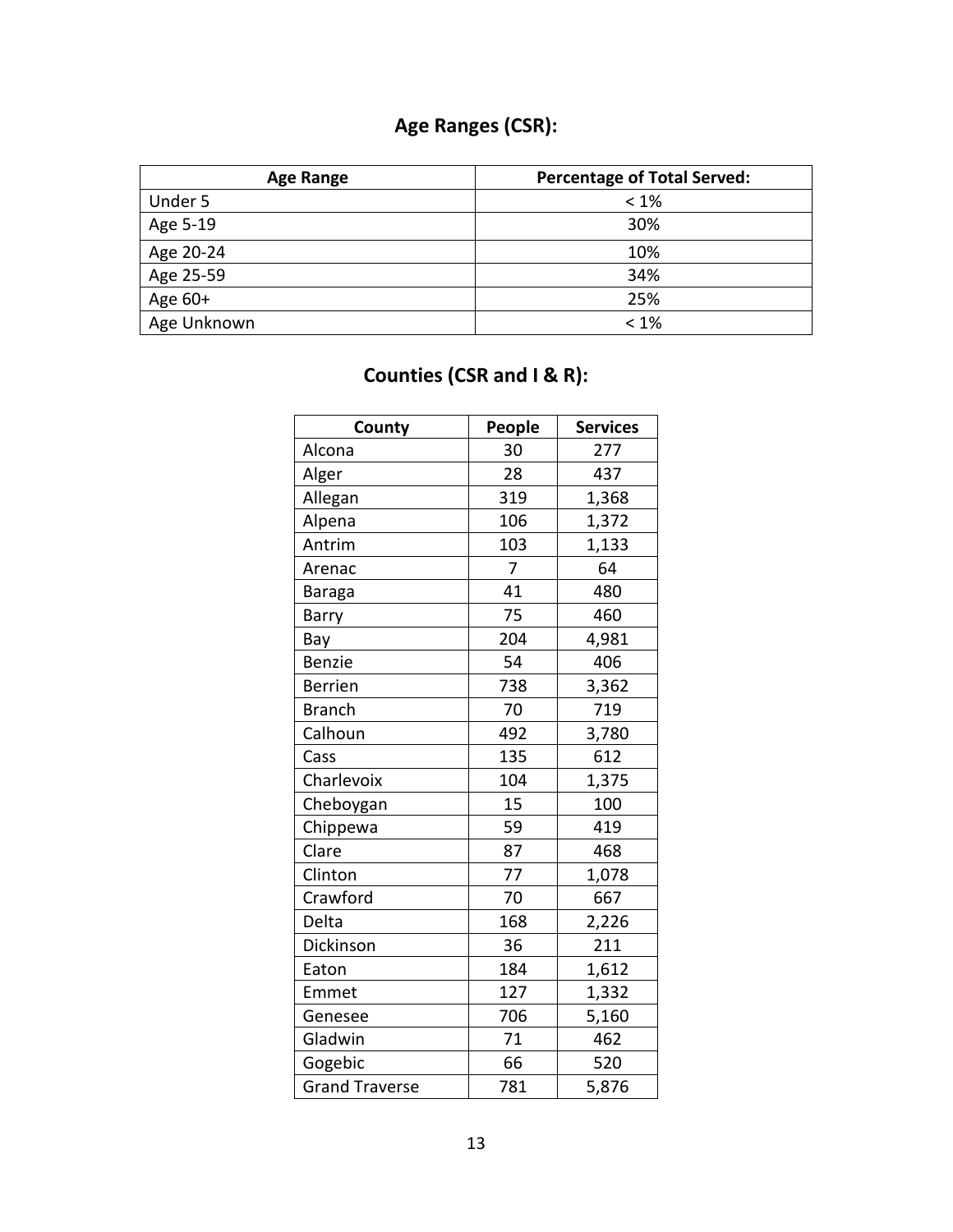| Gratiot     | 43    | 238    |
|-------------|-------|--------|
| Hillsdale   | 77    | 574    |
| Houghton    | 145   | 1,881  |
| Huron       | 162   | 544    |
| Ingham      | 961   | 7,370  |
| Ionia       | 34    | 312    |
| losco       | 13    | 44     |
| Iron        | 33    | 294    |
| Isabella    | 66    | 422    |
| Jackson     | 1,454 | 8,427  |
| Kalamazoo   | 1,455 | 7,710  |
| Kalkaska    | 63    | 651    |
| Kent        | 3,727 | 15,980 |
| Keweenaw    | 8     | 42     |
| Lake        | 15    | 73     |
| Lapeer      | 537   | 1,785  |
| Leelanau    | 59    | 621    |
| Lenawee     | 101   | 830    |
| Livingston  | 184   | 1,475  |
| Luce        | 10    | 96     |
| Mackinac    | 14    | 148    |
| Macomb      | 1,407 | 6,318  |
| Manistee    | 31    | 193    |
| Marquette   | 523   | 5,652  |
| Mason       | 21    | 195    |
| Mecosta     | 121   | 747    |
| Menominee   | 97    | 635    |
| Midland     | 391   | 2,975  |
| Missaukee   | 33    | 337    |
| Monroe      | 420   | 2,289  |
| Montcalm    | 57    | 257    |
| Montmorency | 44    | 398    |
| Muskegon    | 628   | 3,334  |
| Newaygo     | 469   | 2,556  |
| Oakland     | 1,607 | 10,341 |
| Oceana      | 176   | 1,256  |
| Ogemaw      | 21    | 109    |
| Ontonagon   | 36    | 284    |
| Osceola     | 26    | 136    |
| Oscoda      | 31    | 288    |
| Otsego      | 42    | 472    |
| Ottawa      | 698   | 3,245  |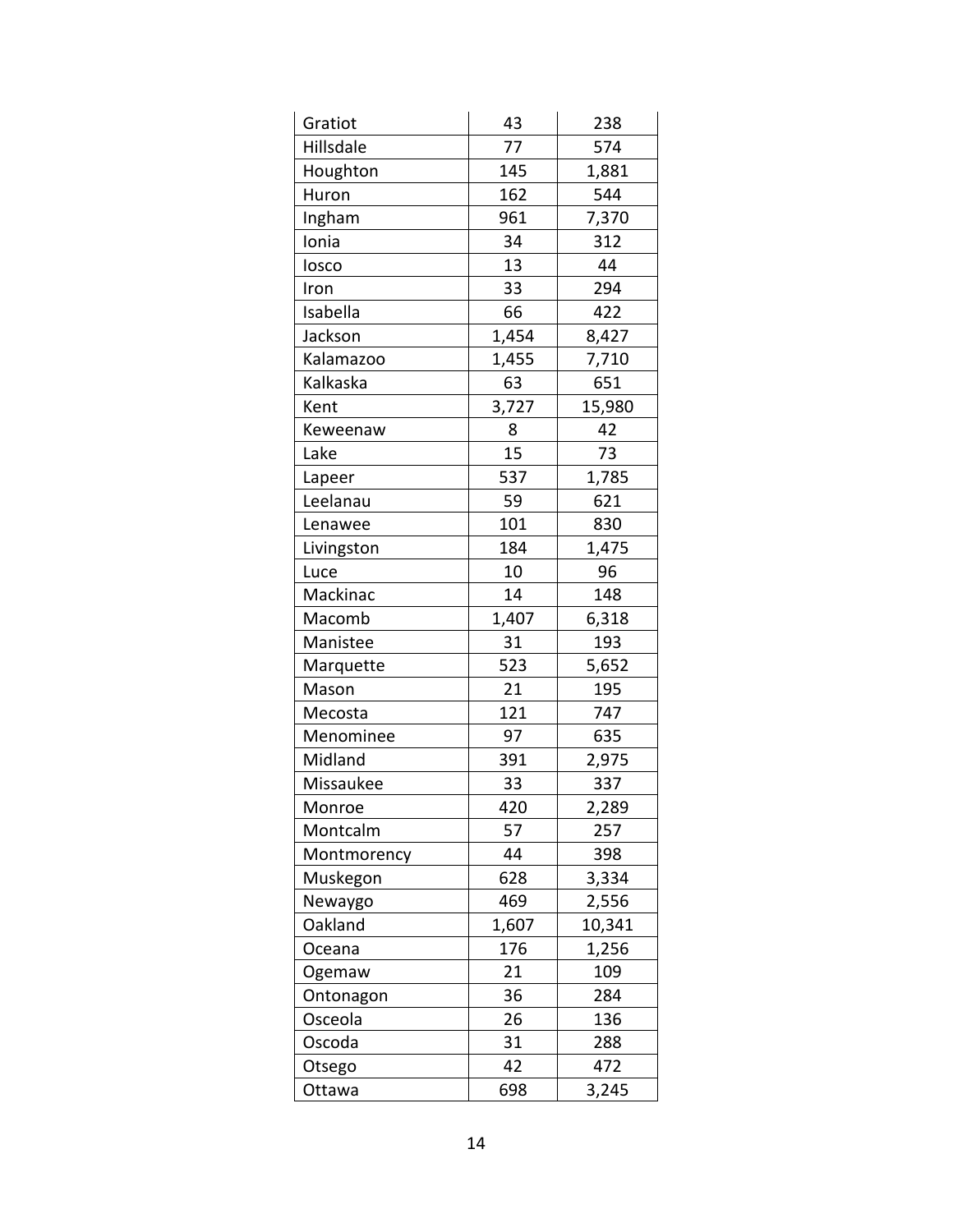| Presque Isle        | 11     | 96      |
|---------------------|--------|---------|
| Roscommon           | 29     | 125     |
| Saginaw             | 290    | 3,263   |
| Sanilac             | 270    | 985     |
| Schoolcraft         | 48     | 304     |
| Shiawassee          | 81     | 553     |
| St. Clair           | 323    | 2,147   |
| St. Joseph          | 124    | 1,180   |
| Tuscola             | 212    | 723     |
| Van Buren           | 256    | 1,351   |
| Washtenaw           | 759    | 7,044   |
| Wayne               | 2,551  | 10,843  |
| Wexford             | 184    | 1,493   |
| Outside of Michigan | 87     | 466     |
| Unknown             | 1,019  | 6,012   |
| Total               | 27,237 | 169,076 |

\*Note that this table has been added this Fiscal Year based on legislator requests.

# **Individual Services Performance Measurement**

Since Fiscal Year 2009, Michigan Centers for Independent Living have utilized the NetCIL database system to handle case management, service recording, and report generation. The Michigan Statewide Database system then combines data from all fifteen CILs to form a statewide picture of IL Services performed.

In FY 2014, Disability Network Michigan with support from the Michigan Statewide Independent Living Council developed a dashboard of performance measurement. The agreed upon dashboard measurement looked at the following:

- Number of Consumer Served
- Number of Information and Referral Services
- **EXECONSUMER Goals Successfully Completed**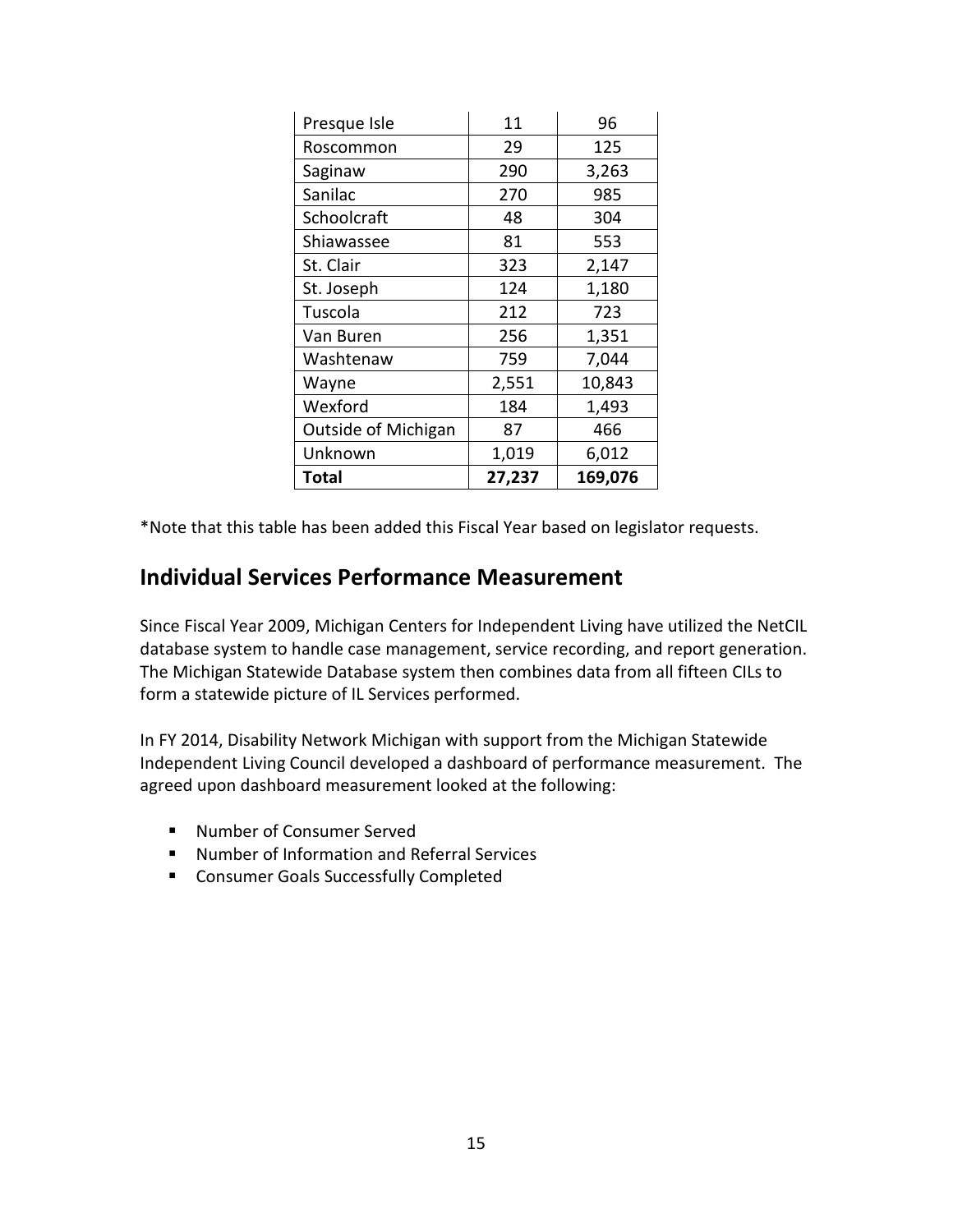The next three tables show trending data for the three measurements over the last eight Fiscal Years.

| Priority            | <b>FY</b> | <b>FY</b> | <b>FY</b> | <b>FY</b> | <b>FY</b> | <b>FY</b> | <b>FY</b> | <b>FY</b> |
|---------------------|-----------|-----------|-----------|-----------|-----------|-----------|-----------|-----------|
| <b>Service Area</b> | 2012      | 2013      | 2014      | 2015      | 2016      | 2017      | 2018      | 2019      |
| Accessibility       | 173       | 132       | 608       | 179       | 149       | 146       | 177       | 239       |
| Assistive           | 1,579     | 1,490     | 1,616     | 1,344     | 1,504     | 1,352     | 1,260     | 1,435     |
| Technology          |           |           |           |           |           |           |           |           |
| Education           | 94        | 119       | 274       | 274       | 476       | 514       | 2,151     | 753       |
| Employment          | 3,039     | 1,172     | 1,614     | 1,243     | 2,265     | 3,324     | 3,532     | 3,636     |
| <b>Health Care</b>  | 842       | 638       | 1,275     | 1,088     | 947       | 830       | 947       | 846       |
| Housing             | 1,121     | 1,012     | 1,685     | 1,561     | 1,390     | 1,310     | 1,396     | 1,415     |
| On-Going            | 2,112     | 1,633     | 1,967     | 1,796     | 1,528     | 2,136     | 2,202     | 2,366     |
| Supports            |           |           |           |           |           |           |           |           |
| Recreation          | 248       | 269       | 252       | 319       | 170       | 263       | 299       | 268       |
| Relocation          | 732       | 614       | 700       | 461       | 427       | 404       | 468       | 531       |
| Transportation      | 1,036     | 875       | 634       | 514       | 504       | 590       | 503       | 599       |
| <b>Total</b>        | 10,976    | 7,954     | 10,625    | 8,779     | 9,360     | 10,869    | 12,935    | 12,088    |
| (Duplicated):       |           |           |           |           |           |           |           |           |

## **Consumers Served**

# **Information and Referral Services**

| <b>Priority</b>    | <b>FY</b> | <b>FY</b> | <b>FY</b> | <b>FY</b> | <b>FY</b> | <b>FY</b> | <b>FY</b> | <b>FY</b> |
|--------------------|-----------|-----------|-----------|-----------|-----------|-----------|-----------|-----------|
| <b>Service</b>     | 2012      | 2013      | 2014      | 2015      | 2016      | 2017      | 2018      | 2019      |
| Area               |           |           |           |           |           |           |           |           |
| Accessibility      | 2,551     | 2,101     | 1,061     | 1,424     | 1,293     | 2,223     | 3,273     | 4,349     |
| Assistive          | 2,716     | 1,644     | 5,867     | 6,272     | 6,958     | 4,597     | 6,391     |           |
| Technology         |           |           |           |           |           |           |           | 6,093     |
| Education          | 3,032     | 2,081     | 1,527     | 1,584     | 1,534     | 1,532     | 2,505     | 1,361     |
| Employment         | 1,556     | 1,725     | 3,301     | 5,180     | 8,510     | 14,447    | 21,374    | 21,572    |
| <b>Health Care</b> | 8,333     | 8,223     | 2,677     | 2,484     | 3,402     | 2,957     | 3,666     | 3,757     |
| Housing            | 6,661     | 7,175     | 9,449     | 10,654    | 11,001    | 12,474    | 12,572    | 11,154    |
| On-Going           | 3,241     | 2,571     | 10,872    | 14,437    | 14,794    | 14,189    | 14,620    | 12,923    |
| Supports           |           |           |           |           |           |           |           |           |
| Recreation         | 783       | 992       | 1,513     | 1,117     | 788       | 1,556     | 2,641     | 2,951     |
| Relocation         | 3,505     | 4,407     | 4,171     | 6,701     | 9,004     | 9,430     | 10,863    | 5,956     |
| Transportation     | 4,659     | 3,670     | 4,069     | 3,584     | 3,229     | 3,911     | 5,903     | 5,740     |
| Total:             | 37,037    | 34,589    | 44,507    | 53,437    | 60,513    | 67,316    | 83,808    | 75,856    |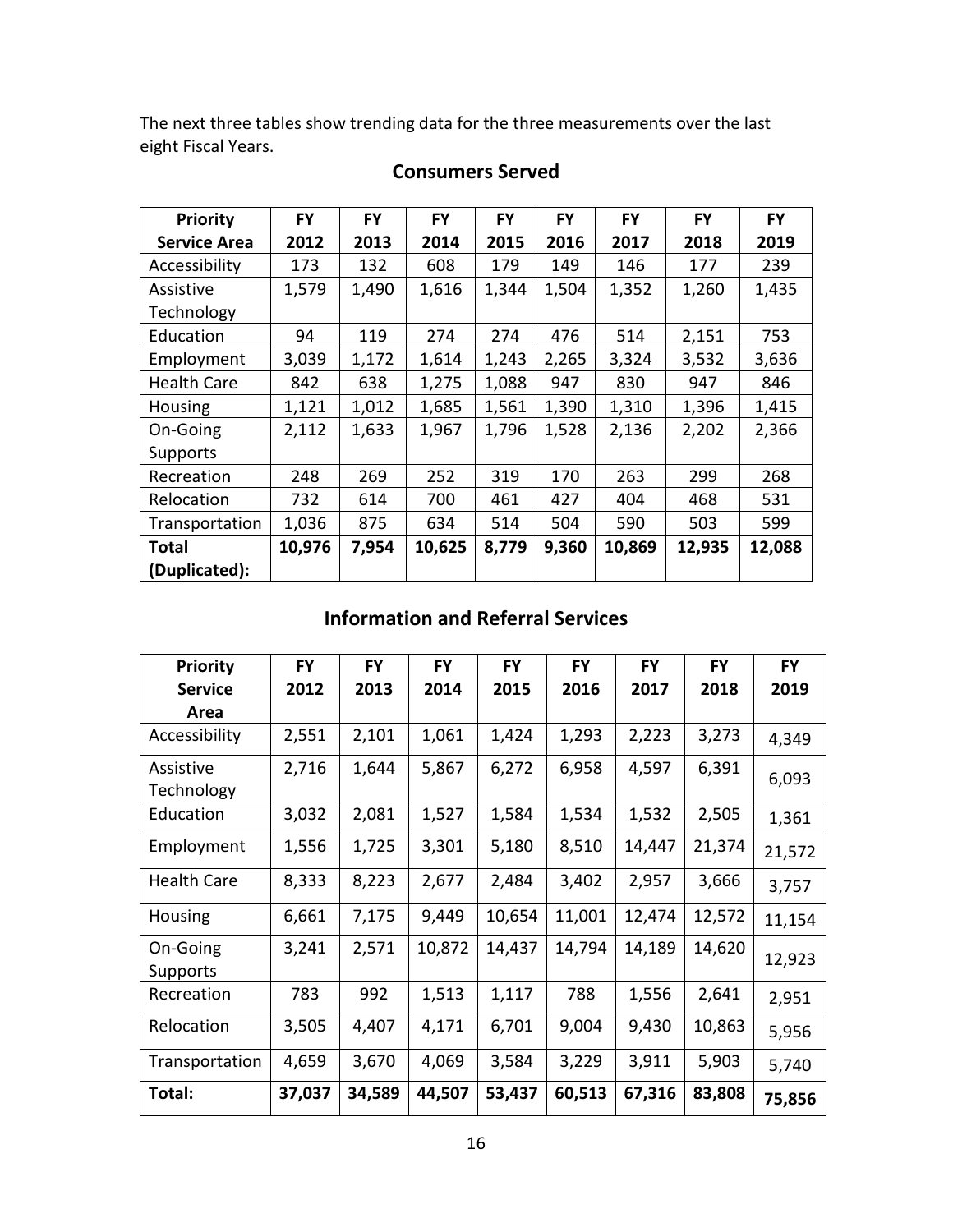| <b>Priority Service</b>     | <b>FY</b> | <b>FY</b> | <b>FY</b> | <b>FY</b> | FY    | <b>FY</b> | <b>FY</b> | FY    |
|-----------------------------|-----------|-----------|-----------|-----------|-------|-----------|-----------|-------|
| Area                        | 2012      | 2013      | 2014      | 2015      | 2016  | 2017      | 2018      | 2019  |
| Accessibility               | 432       | 351       | 423       | 472       | 621   | 626       | 638       | 619   |
| <b>Assistive Technology</b> | 1,520     | 1,706     | 1,642     | 1,294     | 1,579 | 1,417     | 1,266     | 1,627 |
| Education                   | 245       | 229       | 279       | 281       | 214   | 387       | 345       | 170   |
| Employment                  | 2,397     | 1,812     | 1,173     | 723       | 1,817 | 3,186     | 3,253     | 3,265 |
| <b>Health Care</b>          | 624       | 894       | 1,049     | 487       | 326   | 363       | 309       | 319   |
| Housing                     | 289       | 311       | 322       | 251       | 262   | 251       | 236       | 204   |
| <b>On-Going Supports</b>    | 1,923     | 2,111     | 1,830     | 1,284     | 1,537 | 1,954     | 2,288     | 2,346 |
| Recreation                  | 174       | 222       | 181       | 38        | 101   | 60        | 30        | 36    |
| Relocation                  | 656       | 767       | 581       | 337       | 408   | 444       | 440       | 607   |
| Transportation              | 3,508     | 2,753     | 1,943     | 1,751     | 2,124 | 1,802     | 1,685     | 436   |
| Total:                      | 11,768    | 11,156    | 9,423     | 6,918     | 8,989 | 10,490    | 10,491    | 9,629 |

## **Completed Consumer Goals**

# **Systems Change Advocacy**

In addition to working with individuals with disabilities, CILs work with community entities such as transportation authorities, community mental health departments, intermediate school districts, local businesses, etc. CILs report these services annually to federal and state funders.

**Collaboration/Networking** – Activities related to building coalitions or collaborative partnerships designed to expand the participation of individuals with significant disabilities in services, programs, activities, resources, and facilities.

- **Homeless Coalition**
- **Affordable Housing Task Force**
- After-School Child Care Task Force
- **•** Domestic Violence Coalition
- **Work Force Development Board**
- **Transportation Boards/Commissions**

**Community Education and Public Information** – Activities and information programs to enhance the community's awareness of disabilities and disability issues, e.g., local TV, radio, or newspaper campaigns. This type of services may include the creation and distribution of publications (such as accessibility guides, disability awareness brochures, ADA information) and databases/directories for personal assistants, recreation opportunities, accessible transportation, accessible housing, and other available services.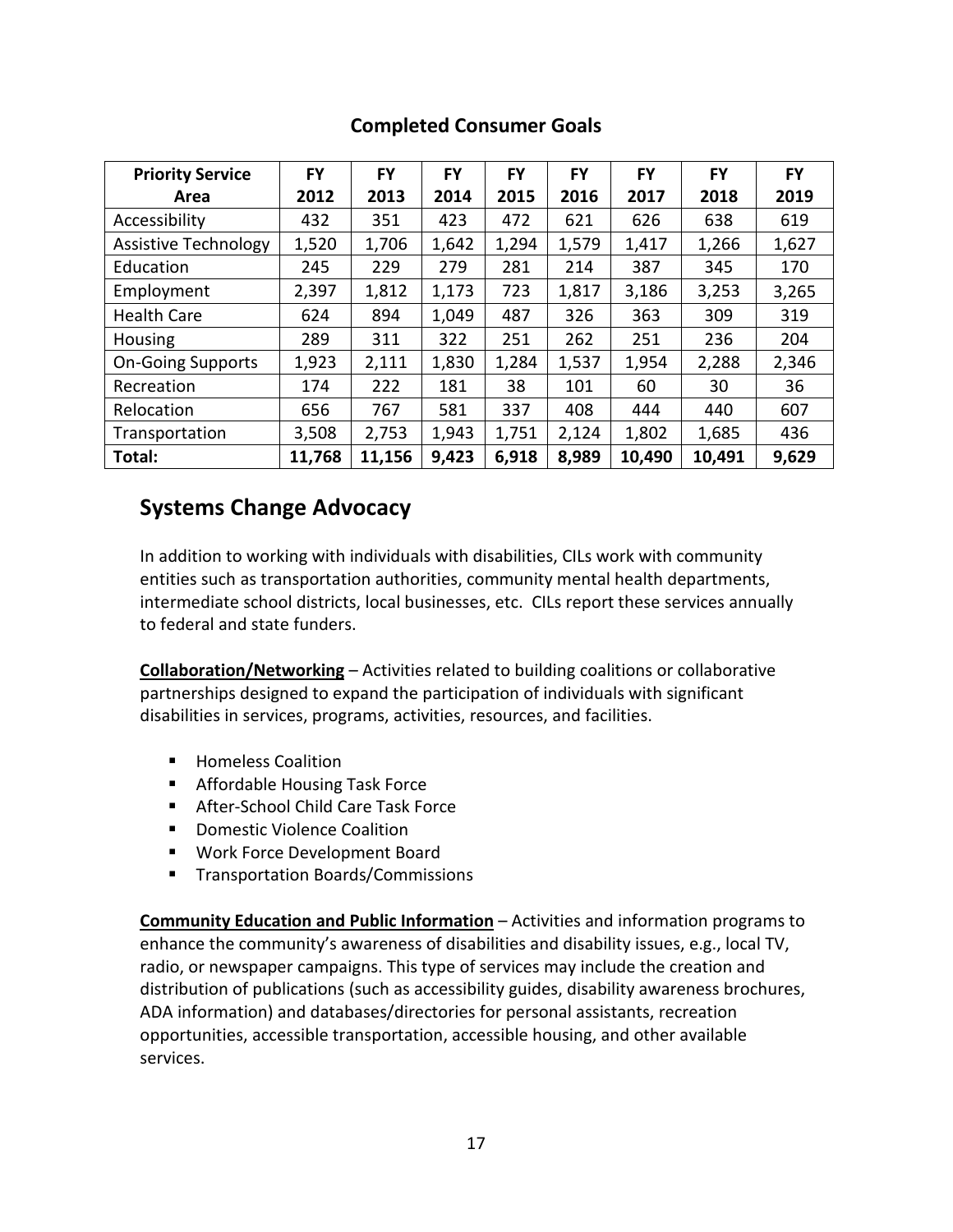#### **Publications**

- **Brochures**
- **Flyers**
- Digital/Social Media
- **Accessibility Guides**
- **Posters**
- **Position Papers**

#### **Community Education**

- Media Campaign
- **Disability Awareness Day Activities**
- Candidate Forums

#### **Databases and Registries**

- **Personal Assistance Service Providers**
- **Job Listings**
- Recreation Sites
- Accessible Housing
- **Home Health Care Providers**

**Community/Systems Advocacy** – Includes efforts to implement local and state policy changes to make facilities, services, and opportunities available and accessible to individuals with disabilities. Note: These are activities where the CIL hosts, or is represented, designed to have an impact on services, laws, or rights of persons with disabilities. The activity must have a possible impact on persons with disabilities or subgroup, not just one individual.

- **EXECTER Letter to housing department regarding accessibility**
- **Appearance at city council meeting regarding disability services**
- Meeting with local authorities regarding disability parking codes
- Event where legislators, policy makers, and/or other elected officials are in attendance such as litigation or class action complaints

**Other Services** – Community activities that do not fit in any of the other definitions.

**Outreach Efforts** – Entails the location of, and encouragement to use, services for unserved/underserved populations, including minority groups and urban and rural populations.

- Mail or fax information to people with disabilities
- **Present to a group of people with disabilities**
- **Exhibit at a public forum or conference**
- **Speak on radio or TV program targeting persons with disabilities**
- **Write an article in a disability-related publication**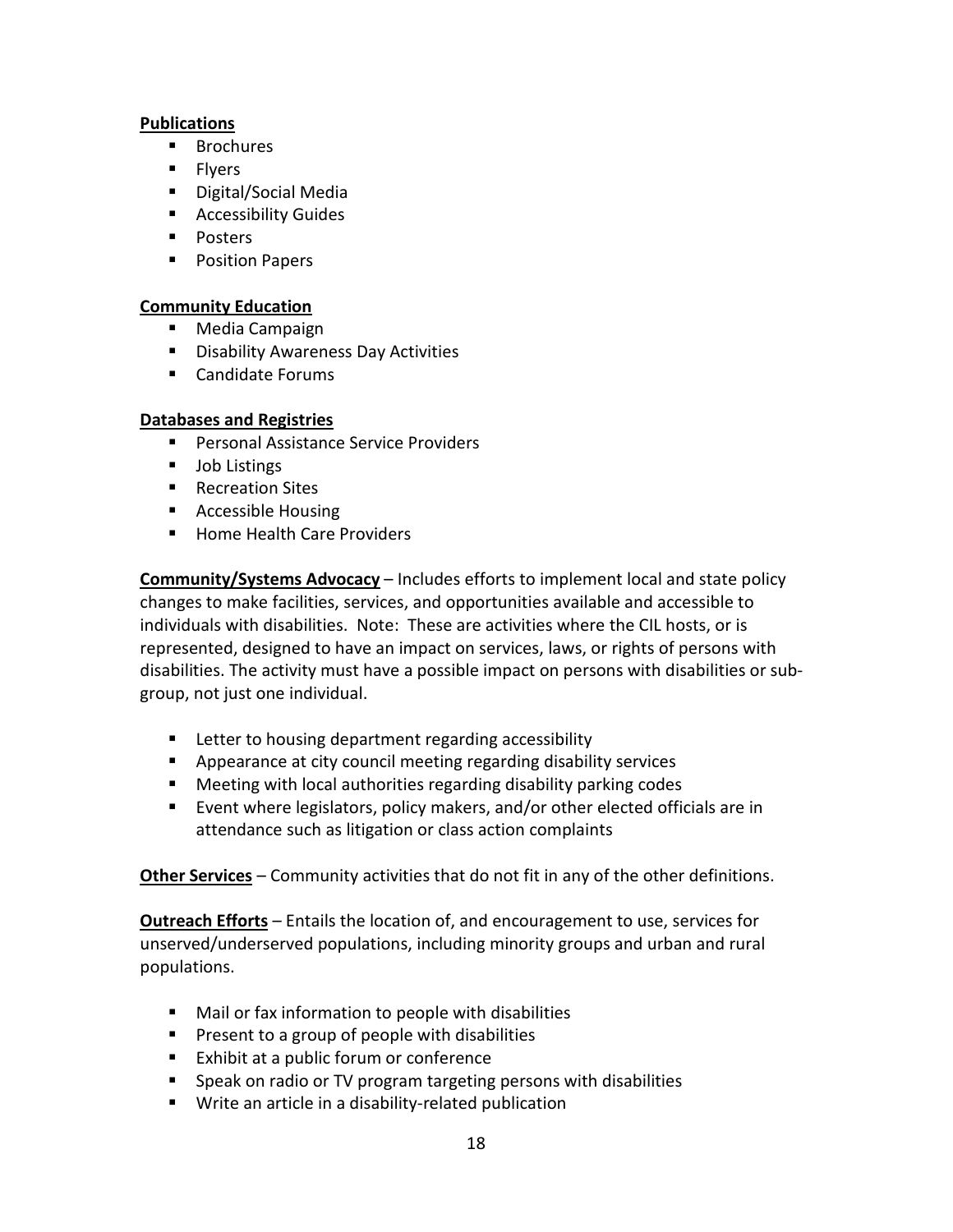**Technical Assistance** – Assistance to the community on making services, programs, activities, resources, and facilities in society accessible to individuals with significant disabilities.

- **Accessibility surveys**
- **Disability sensitivity training**
- Assistance on compliance with ADA and other applicable laws

# **Systems Change Activity Impact**

The below chart displays the amount of people who were impacted via systems change activities conducted by Michigan CILs. This count is beyond the individuals who received direct services.

| <b>Systems Change Activities</b>      | <b>Number of People Impacted</b> |
|---------------------------------------|----------------------------------|
| Collaboration/Network                 | 4,204                            |
| <b>Community Education and Public</b> |                                  |
| Information                           | 35,029                           |
| Community/Systems Advocacy            | 1,853                            |
| Other                                 | 725                              |
| <b>Outreach Efforts</b>               | 20,685                           |
| <b>Technical Assistance</b>           | 738                              |
| <b>Total</b>                          | 63,234                           |

## **Systems Change Outcomes**

Michigan CILs strive to produce measurable community outcomes. In utilization of the same ten priority service areas with the addition of resource development activities, systems change outcomes are defined as the following activities.

| <b>Priority Area</b> | <b>Intended Community Outcome</b>        |
|----------------------|------------------------------------------|
| Accessibility        | Increased opportunity for people with    |
|                      | disabilities to participate in community |
|                      | decision-making                          |
|                      | Modified architectural plan or physical  |
|                      | structure for increased accessibility    |
|                      | Modified program or services to ensure   |
|                      | access                                   |
| Education            | Increased opportunity for people with    |
|                      | disabilities to participate in community |
|                      | decision-making                          |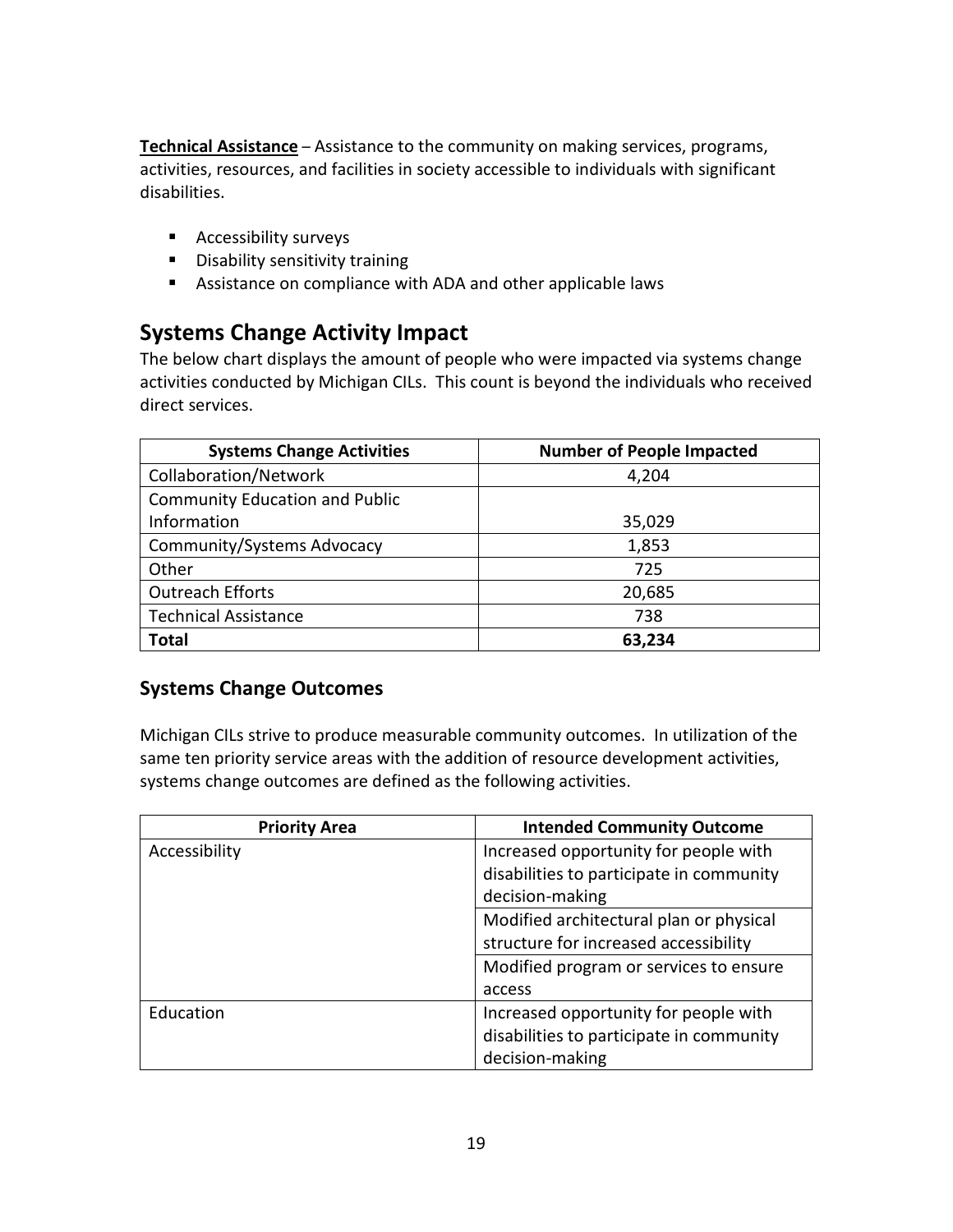|                       | Increased availability of community       |
|-----------------------|-------------------------------------------|
|                       | educational program and opportunities of  |
|                       | choice                                    |
|                       | Increased community awareness of and      |
|                       | valuing of the educational needs of       |
|                       | people with disabilities                  |
| Employment            | Increased opportunity for people with     |
|                       | disabilities to participate in community  |
|                       | decision-making                           |
|                       | Decreased barriers to employment          |
|                       | Increased community awareness             |
|                       | about benefit of people with              |
|                       | disabilities in the workforce             |
| <b>Health Care</b>    | Increased opportunity for people with     |
|                       | disabilities to participate in community  |
|                       | decision-making                           |
|                       | Increased access to healthcare including  |
|                       | preventative, mental health, substance    |
|                       | abuse and dental services                 |
|                       | Increased awareness of barriers to access |
|                       | to healthcare including preventative,     |
|                       | mental health, substance abuse and        |
|                       | dental services                           |
|                       |                                           |
| Housing               | Increased opportunity for people with     |
|                       | disabilities to participate in community  |
|                       | decision-making                           |
|                       | Increased number of accessible,           |
|                       | affordable and safe housing               |
|                       | Increased community awareness and         |
|                       | valuing of accessible, affordable         |
|                       | housing for people with disabilities      |
| <b>Other Supports</b> | Increased opportunity for people with     |
|                       | disabilities to participate in community  |
|                       | decision-making                           |
|                       | Increased availability of, and access to, |
|                       | financial resources (SSI, SSDI, etc.) to  |
|                       | support community-based, independent      |
|                       | living                                    |
|                       | Increased availability of, and access to, |
|                       | coordinated supports for community-       |
|                       | based, independent living at local, state |
|                       | and national levels                       |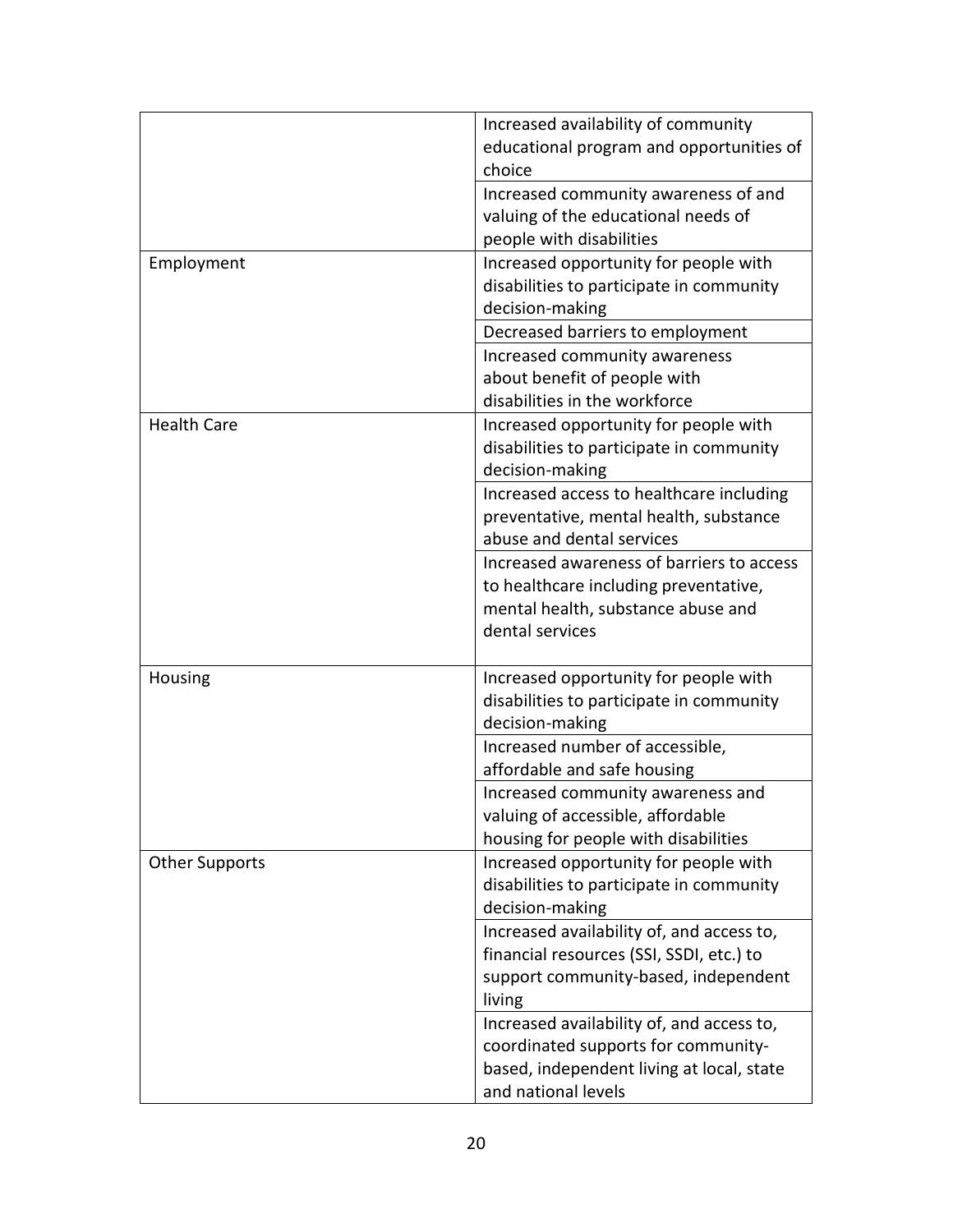|                             | Increased awareness of availability of     |
|-----------------------------|--------------------------------------------|
|                             | supports for community-based               |
|                             | independent living                         |
|                             | Increased awareness and valuing            |
|                             | of community-based                         |
|                             | independent living                         |
| <b>Resource Development</b> | Increased knowledge of human,              |
|                             | material, and financial resources          |
|                             | (grants, foundations, volunteers,          |
|                             | employees, etc.)                           |
|                             | Development strategies initiated           |
|                             | to achieve additional human,               |
|                             | material and financial resources           |
|                             | Acquisition of increased human,            |
|                             | material and financial resources           |
|                             | Evaluation of effective utilization        |
|                             | of human, material and financial           |
|                             | resources                                  |
| Recreation                  | Increased opportunity for people with      |
|                             |                                            |
|                             | disabilities to participate in community   |
|                             | decision-making                            |
|                             | Increased community acceptance of          |
|                             | inclusion of people with disabilities in   |
|                             | sports, recreation, and leisure            |
|                             | opportunities                              |
|                             | Increased available community sports,      |
|                             | recreation, and leisure opportunities for  |
|                             | people with disabilities                   |
|                             |                                            |
|                             | Increased community awareness and          |
|                             | valuing of sports, recreation, and leisure |
|                             | needs of people with disabilities          |
| Relocation                  | Increased opportunity for people with      |
|                             | disabilities to participate in community   |
|                             | decision-making                            |
|                             | Increased community living options for     |
|                             | individuals with disabilities leaving      |
|                             | restrictive setting                        |
|                             | Increased awareness of community-based     |
|                             | independent living options                 |
|                             | Increased awareness and valuing of         |
|                             | choice in independent living               |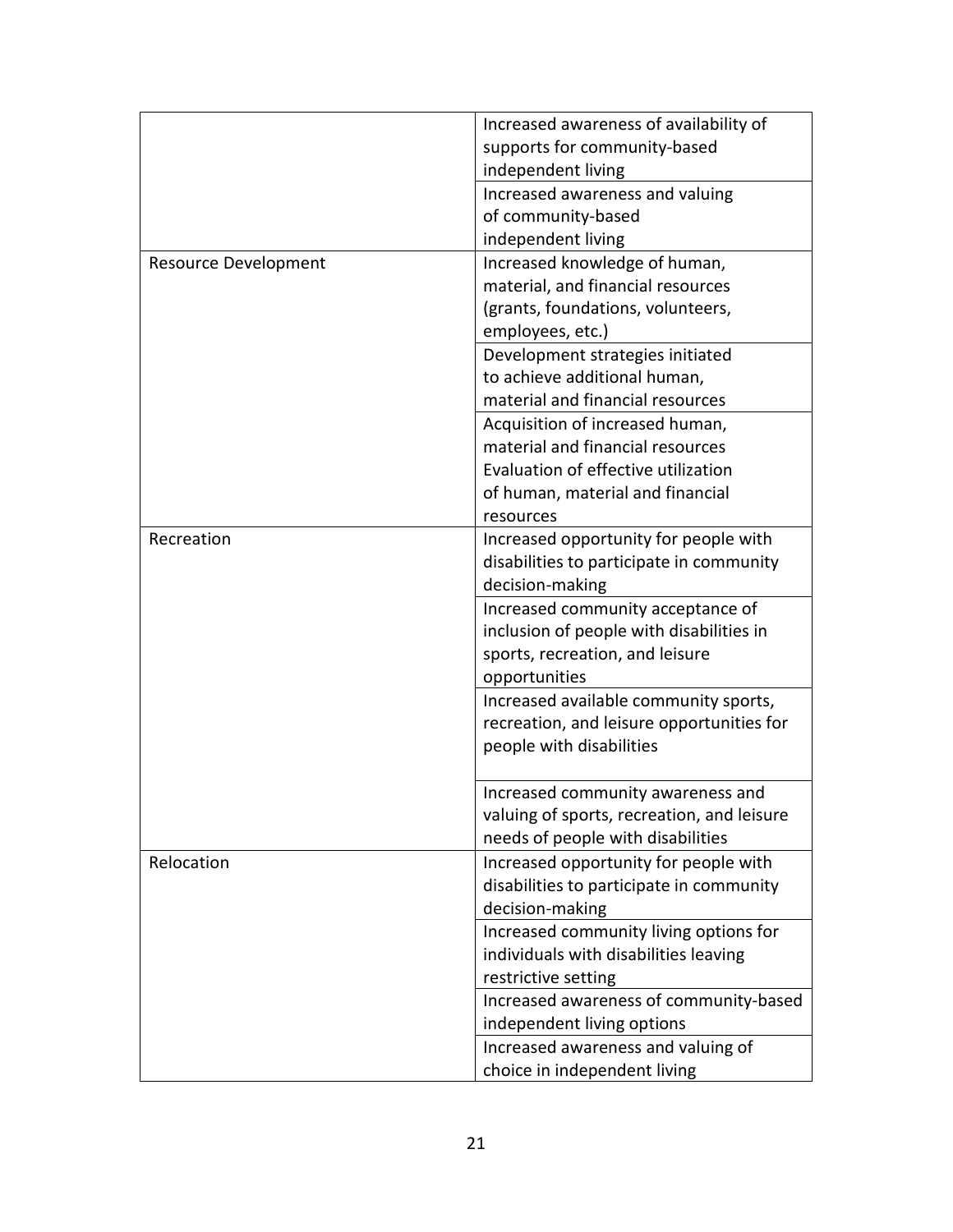| Transportation | Increased opportunity for people with<br>disabilities to participate in community |
|----------------|-----------------------------------------------------------------------------------|
|                | decision-making                                                                   |
|                | Increased geographic service area for                                             |
|                | transportation systems                                                            |
|                | Expanded transportation service hours                                             |
|                | Increased transportation service                                                  |
|                | accessibility                                                                     |
|                | Increased community awareness and                                                 |
|                | valuing of transportation for people with                                         |
|                | disabilities                                                                      |

## **Hours spent working on Systems Change Activities**

The following chart displays the hours spent by CIL staff in support of systems change outcomes.

| <b>CIL Service Category</b> | <b>Hours Spent by Service Category</b> |
|-----------------------------|----------------------------------------|
| Accessibility               | 14,133.75                              |
| <b>Assistive Technology</b> | 5,340.00                               |
| Education                   | 14,547.25                              |
| Employment                  | 47,285.00                              |
| <b>Health Care</b>          | 1,413.00                               |
| Housing                     | 8,641.75                               |
| <b>Ongoing Supports</b>     | 58,264.75                              |
| Recreation                  | 5,582.00                               |
| Relocation                  | 4,731.00                               |
| <b>Resource Development</b> | 56,699.00                              |
| Transportation              | 3,857.25                               |
| <b>Total Hours</b>          | 220,314.75                             |

# **Community Systematic Barriers Experienced by Persons with Disabilities**

In the FY 2015 report, it was noted that CILs were developing a way to better quantify their community activities and the barriers faced by people with disabilities.

Starting in late FY 2016, the Michigan CIL Network database group and database vendor Ed2c updated the NetCIL database program to allow for the recording of systematic barriers consumers face when creating independent living goals. While this is still a work in progress and is not utilized for all consumers, these are some of the barriers encountered by consumers when creating independent living plans.